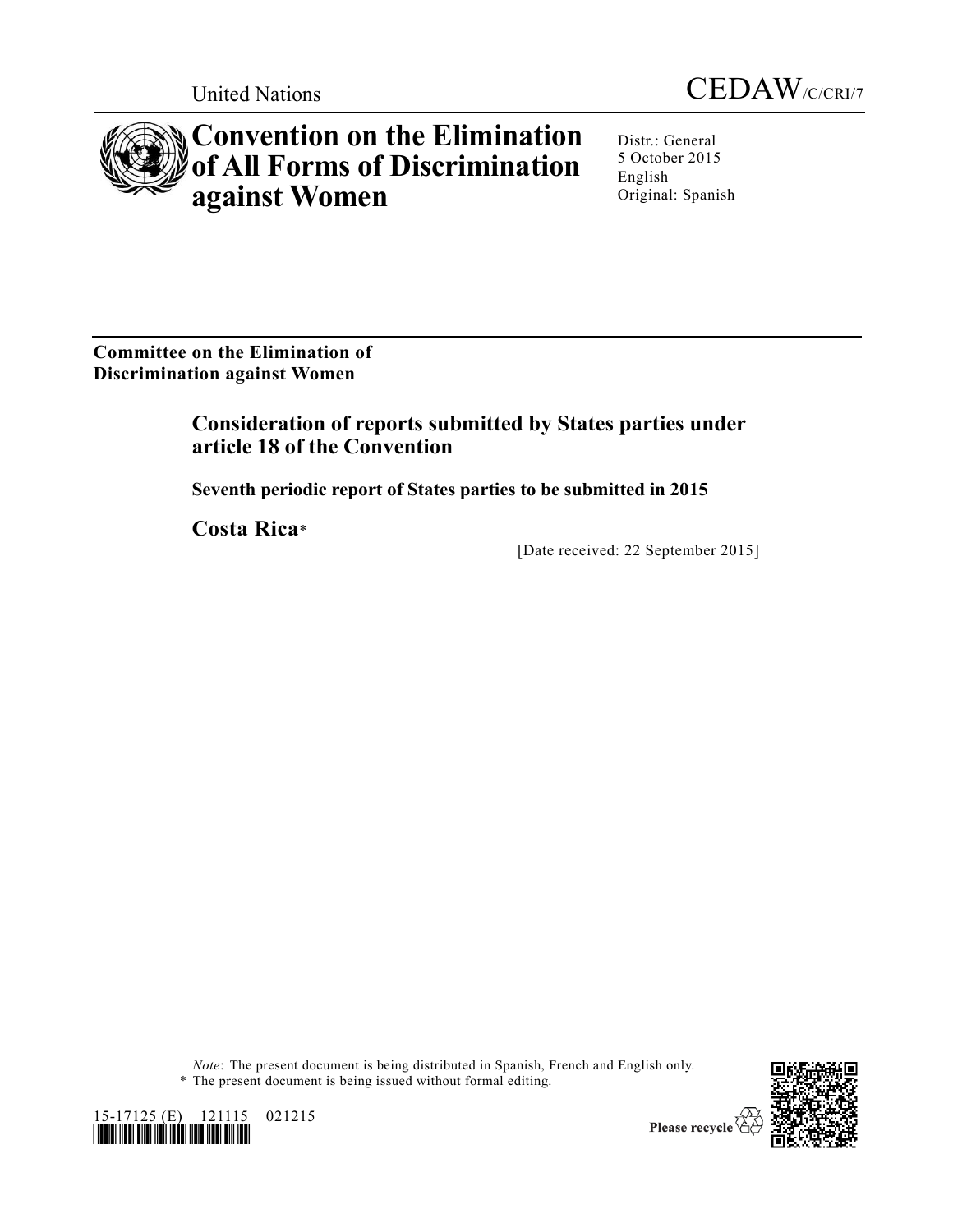#### CEDAW/C/CRI/7

## Contents

|                                                                                                      | $Page$ |
|------------------------------------------------------------------------------------------------------|--------|
|                                                                                                      | 3      |
|                                                                                                      | 4      |
|                                                                                                      | 4      |
|                                                                                                      | 6      |
|                                                                                                      | 6      |
|                                                                                                      | 7      |
|                                                                                                      | 10     |
|                                                                                                      | 11     |
|                                                                                                      | 12     |
| Article 4. Special measures aimed at accelerating equality between men and women in other fields     | 14     |
|                                                                                                      | 14     |
|                                                                                                      | 15     |
|                                                                                                      | 16     |
|                                                                                                      | 16     |
|                                                                                                      | 17     |
|                                                                                                      | 17     |
|                                                                                                      | 19     |
| Article 7. Adopt appropriate measures to eliminate discrimination against women in the political     | 21     |
|                                                                                                      | 22     |
|                                                                                                      | 23     |
|                                                                                                      | 23     |
|                                                                                                      | 24     |
|                                                                                                      | 24     |
|                                                                                                      | 24     |
|                                                                                                      | 24     |
|                                                                                                      | 25     |
|                                                                                                      | 26     |
| Article 13. Other areas of economic and social life: social benefits, recreational activities, sport | 28     |
|                                                                                                      | 29     |
|                                                                                                      | 29     |
| Articles 15 and 16. Equality before the law and elimination of discrimination in marriage and        | 31     |
|                                                                                                      | 31     |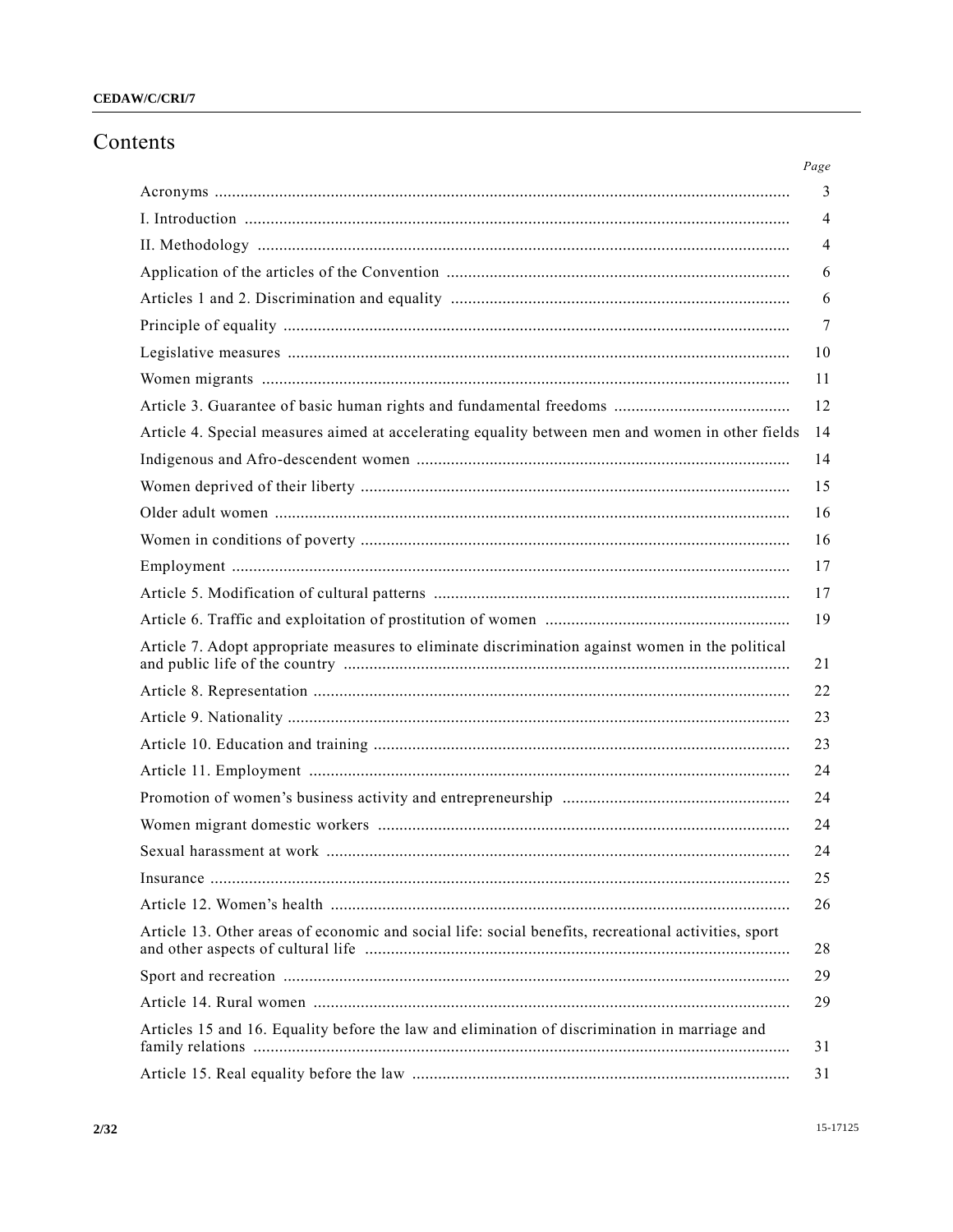# **Acronyms**

| <b>CCSS</b>      | Costa Rican Social Security Fund                                                 |
|------------------|----------------------------------------------------------------------------------|
| <b>CEDAW</b>     | Convention on the Elimination of all Forms of Discrimination against Women       |
| <b>CEEAM</b>     | Temporary Care and Shelter Centres for Women                                     |
| <b>CIAD</b>      | Institutional Commission on Accessibility and Disability                         |
| <b>CONAPAM</b>   | National Council for Older Persons                                               |
| <b>CONATT</b>    | National Coalition to Combat Illegal Smuggling of Migrants and Human Trafficking |
| <b>ECLAC</b>     | Economic Commission for Latin America and the Caribbean                          |
| <b>ENSSR</b>     | National Survey of Sexual and Reproductive Health                                |
| ERI              | Immediate Response Team                                                          |
| <b>FOMUJERES</b> | Development Fund for Women's Productive Activities and Organization              |
| <b>HIV</b>       | Human immunodeficiency virus                                                     |
| <b>IACW</b>      | Inter-American Commission of Women                                               |
| <b>IFED</b>      | Institute for the Formation of Democracy                                         |
| <b>ILO</b>       | International Labour Organization                                                |
| <b>IMAS</b>      | Joint Social Assistance Institute                                                |
| <b>INA</b>       | National Apprenticeship Institute                                                |
| <b>INAMU</b>     | National Institute for Women                                                     |
| <b>INEC</b>      | National Statistics and Census Institute                                         |
| <b>INFOCOOP</b>  | National Cooperative Promotion Institute                                         |
| <b>IOM</b>       | International Organization for Migration                                         |
| <b>IVF</b>       | In vitro Fertilization                                                           |
| LGBTI            | Lesbian, gay, bisexual, transgender and intersex                                 |
| <b>MAG</b>       | Ministry of Agriculture and Livestock                                            |
| <b>MEIC</b>      | Ministry of Economic Affairs, Industry and Commerce                              |
| <b>MEP</b>       | Ministry of Public Education                                                     |
| MIDEPLAN         | Ministry of National Planning and Economic Policy                                |
| <b>MINSA</b>     | Ministry of Health                                                               |
| <b>MTSS</b>      | Ministry of Work and Social Security                                             |
| <b>OAS</b>       | Organization of American States                                                  |
| <b>OPANAL</b>    | Agency for the Prohibition of Nuclear Weapons in Latin America and the Caribbean |
| PANI             | National Child Welfare Agency                                                    |
| <b>PANIAMOR</b>  | Non-governmental organization that advocates for children's rights               |
| PIEG             | National Policy on Gender Equality and Equity                                    |
| <b>PLANOVI</b>   | National Plan for the Care and Prevention of Domestic Violence                   |
| <b>REDCUDI</b>   | National Child Care and Child Development Network                                |
| <b>SIDA</b>      | Swedish International Development Cooperation Agency                             |
| <b>SUMEVIG</b>   | Unified System of Statistics on Gender Violence in Costa Rica                    |
| TSE              | Supreme Electoral Tribunal                                                       |
| <b>UNFCCC</b>    | United Nations Framework Convention on Climate Change                            |
| <b>UNFPA</b>     | United Nations Population Fund                                                   |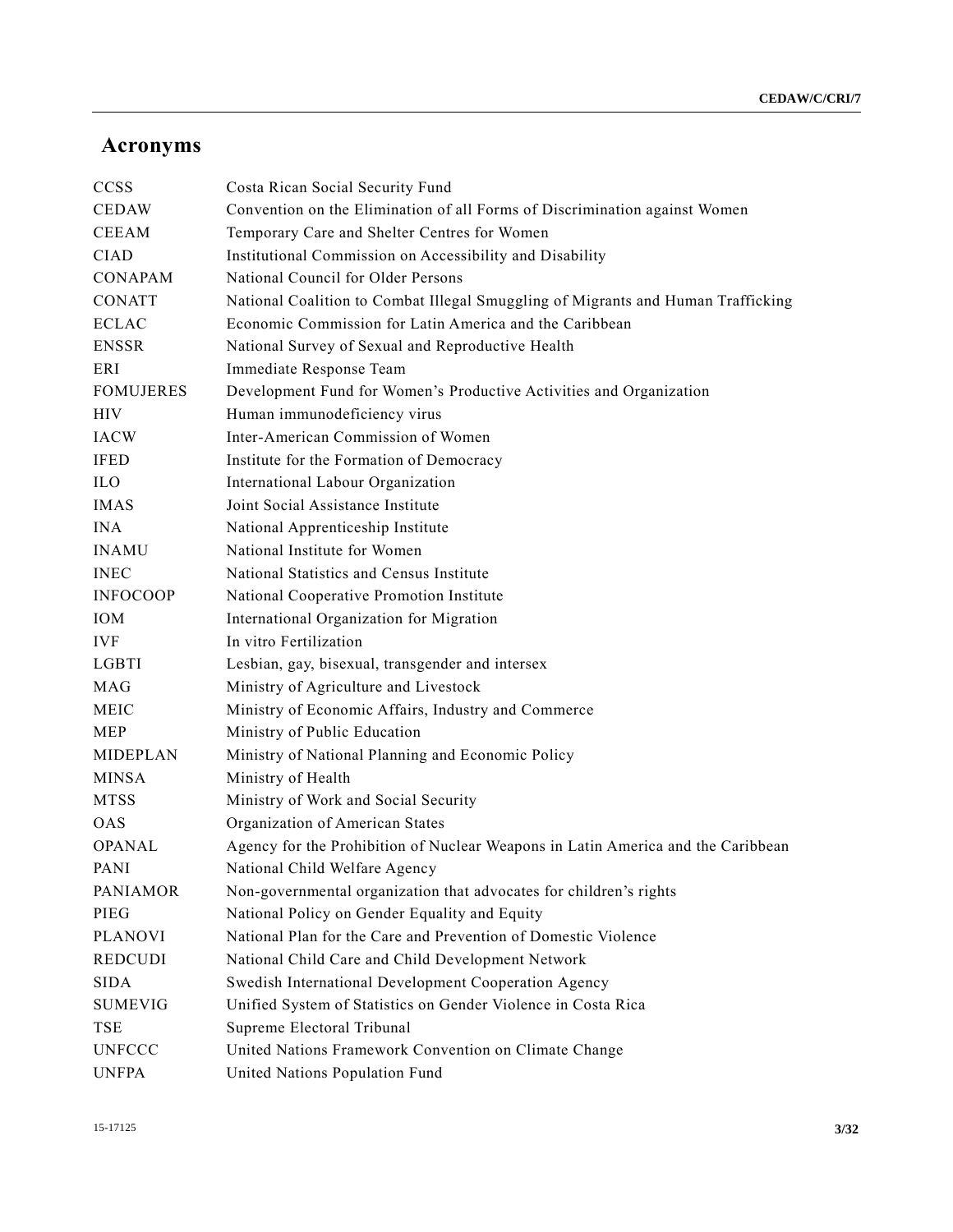#### **I. Introduction**

1. Costa Rica is a signatory to the Convention on the Elimination of All Forms of Discrimination against Women (CEDAW). It ratified the Convention by Act No. 6968 of 2 October 1984, which was published in the *Diario Oficial* on 11 January 1985. The instrument was deposited with the United Nations Secretariat on 4 April 1986.

2. Pursuant to the obligation defined in article 18 of the Convention, Costa Rica is now submitting its seventh report, covering the period between March 2010 and March 2014.

3. In view of the guidelines specified for the presentation of periodic reports, this document focuses particularly on efforts to fulfil recommendations issued by the Committee in the review made at its 49th session, in June 2011, in which the combined fifth and sixth periodic reports were evaluated (CEDAW/C/CRI/Q/5-6). Consideration has also been given to the review submitted by the rapporteur on follow-up, Ms. Barbra Bailey, to the Republic of Costa Rica in December 2014, in relation to the follow-up report submitted in January of that year (CEDAW/C/CRI/Q/5-6/Add.1).

4. As a starting point for the presentation of this report, the Costa Rican Government recognizes that significant cultural, social and economic obstacles persist, which have hindered decisive progress in fulfilling several of the Committee's recommendations, and, consequently, the obligations defined in the Convention. In this regard, and as will be explained in greater detail in the methodology section, the Government has decided to embark on a process of reflection, collective construction and articulation, with a view to dismantling structural causes that perpetuate discrimination against women and prevent their rights from being fully guaranteed. The Government views the presentation of this report, and particularly its preparation and subsequent dialogue with the Committee, as an opportunity to evaluate progress and retrogression in a critical and purposeful way, with a view to honouring its international obligations and redoubling efforts to strive towards substantive equality.

## **II. Methodology**

5. The preparation of this report has been viewed as an opportunity to promote a process that articulates action strategies with key actors to make headway on issues in which the greatest deficiencies have been identified in guaranteeing women's human rights, creating capacities and institutional strengths, while at the same time imposing accountability on the State; and in particular, making progress in reducing disparities between formal equality, which is broadly recognized in our laws, and substantive equality.

6. As a first line of work, coordinated actions were undertaken through a previously agreed upon methodology to enable the State institutional framework to understand and appropriate the Convention in greater depth so that the commitments defined therein can be integrated into the daily work of each entity in constructing operational plans and budgetary planning, naturally including inter-agency articulation.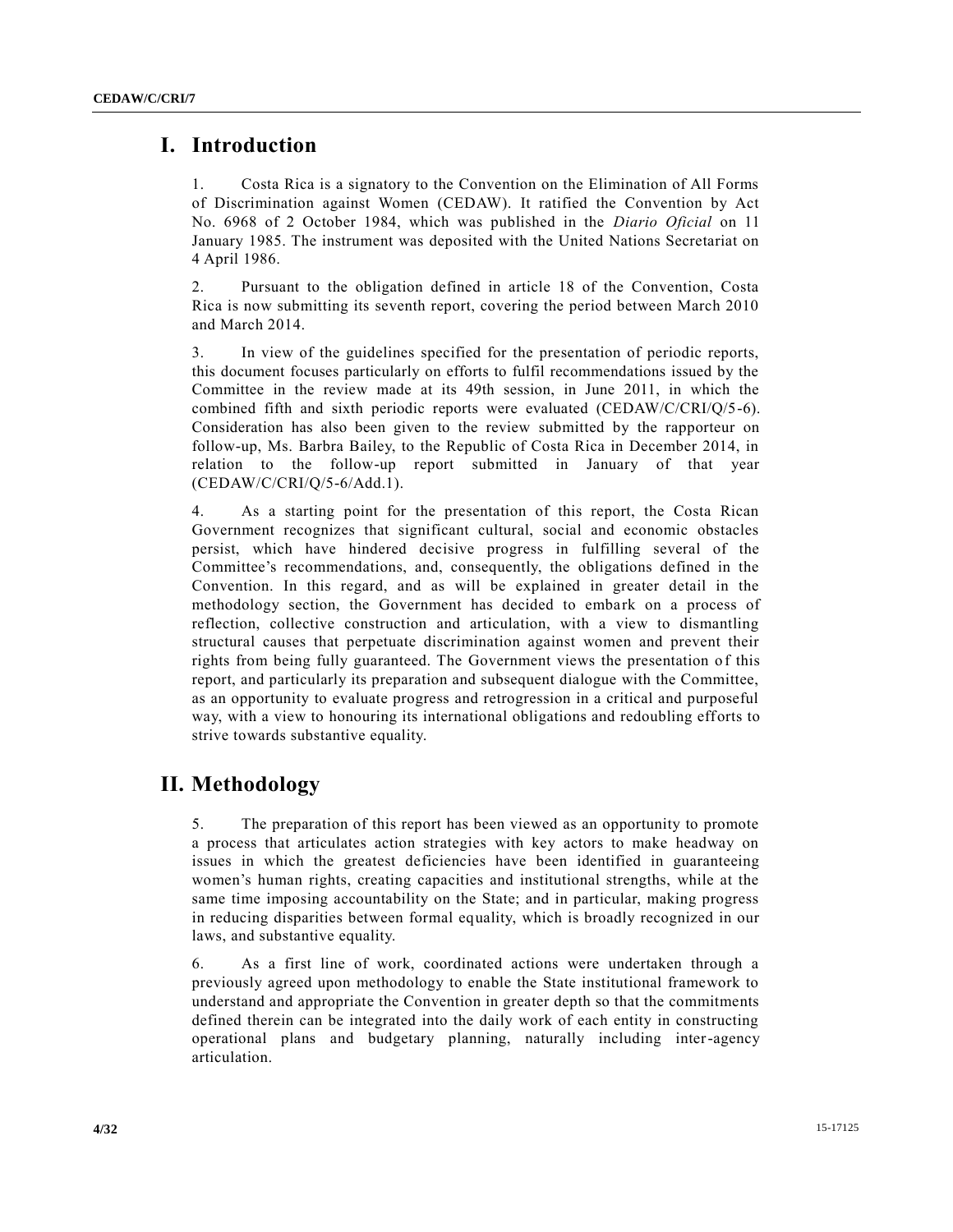7. To that end, an inter-agency platform was set up in 2012, in which all Government institutions with mandates and commitments arising from the Convention were affiliated (roughly 35 institutions) (annex 2).

8. As part of the platform's work, the National Institute for Women (INAMU), as the national mechanism for the advancement of women and coordinating entity of the process, has worked bilaterally with each entity — through institutional links designated to conduct the process — to jointly construct data collection, monitoring and evaluation instruments, and at the same time strengthen institutional technical capacities to generate actions that ensure fulfilment of the Convention, and construct monitoring and evaluation mechanisms in accordance with each entity's mandates.

9. The working methodology aimed to seek an adequate, articulated and systematic follow-up to the issued recommendations. This involved the following tasks:

- Identify progress and difficulties in implementing each recommendation;
- Promote involvement of key actors in the public institutional framework, linked to the issues targeted in the recommendations;
- Convene women's and human rights organizations with a history of work on the prioritized topics, to obtain suggestions, criticisms and contributions;
- Involve political and technical mechanisms of United Nations agencies that are accompanying the issues highlighted at the national level;
- Consult women from different sectors on substantive changes that need to be included in the Government's response to address their needs and recommendations;
- Strengthen institutional capacities to lead the process and obtain technical assistance needed to achieve genuine and effective incorporation of actions to fulfil the Convention.

10. As the lead agency in the process, INAMU set up a discussion and analysis mechanism for representatives of women's organizations and movements (attended by roughly 80 organizations), with the aim of discussing the main challenges facing the Costa Rican State in fulfilling the Convention, and jointly constructing strategies to address them (annex 3).

11. The dialogue with organizations began by recognizing that our society harbours and reproduces gender stereotypes that sustain discriminatory practices, which, despite the actions undertaken thus far, continue to obstruct progress on crucial aspects of the Convention and are justly reflected in the Committee's recommendations. In this connection, work was based on three fundamental pillars: gender violence; sexual and reproductive health; and employment and social security. These topics form the basis for discussion of the main stereotypes that underlie discriminatory practices, not only in private life but in the actions of institutions, which sometimes tend to assume that vulnerability is inherent to women, instead of a social construction, and in the loopholes and omissions that make it difficult to improve the results of the actions deployed. The information was systemized to design strategies to more creatively and systematically confront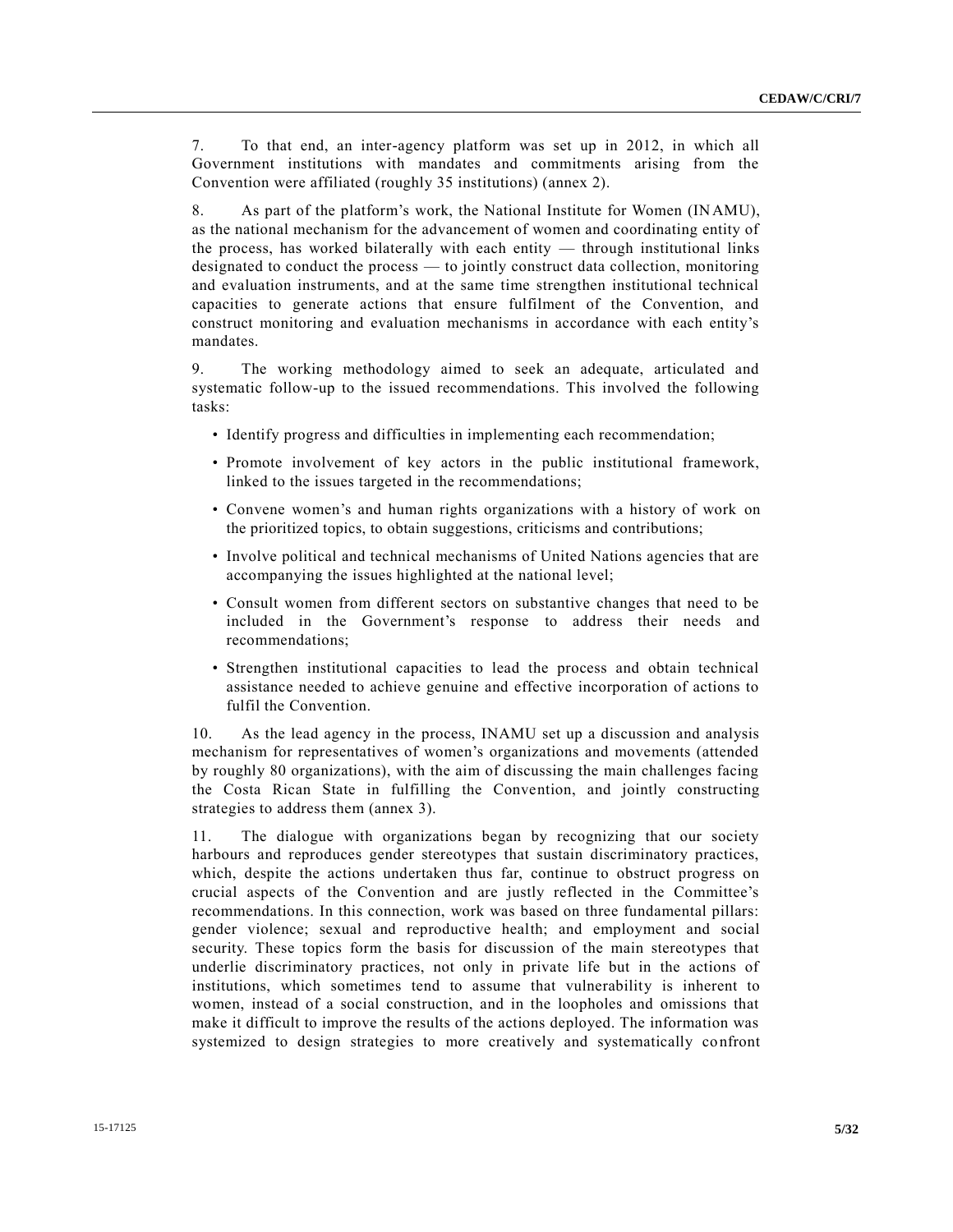stereotypes that continue to undermine progress in regulatory reforms and hinder moves towards a more equitable exercise of roles between men and women.

12. These processes aim to enable the Government to use the preparation and presentation of this report, dialogue with the Committee and other key actors mainly representatives of diverse women's movements — as an opportunity to promote a sustained process of joint, participatory and transparent work to fulfil international obligations, prioritizing the deconstruction of stereotypes and redefining gender relations. The Government is convinced that some of the main hurdles in consolidating public policies on equality — which include regulatory changes, formative processes and awareness-raising, and the improvement of interagency articulation — involve respectful and inclusive debate, in which positions on issues that generate polarization can be overcome, to dialogue with a rights approach, bringing to the fore myths that prevent us from making headwa y. The strategic aim is to work on an articulated and sustained basis on gender stereotypes, since these are the substrates that support and reproduce discrimination, with the aim of achieving cultural change.

13. In view the above, the CEDAW recommendations are a valuable tool for action, at the very core of the instrument of women's human rights, for women to be able to exercise their human rights to the full, in all dimensions of their lives, in both public and the private spheres.

14. This approach implies the need to measure the outcomes of State actions, starting with the obligation to guarantee human rights; and it involves construction, monitoring and evaluation of impact indicators that enable us to measure the changes in pursuit of gender equality and equity that occur in the social, political, economic, and cultural domains. Our country has embarked on a process which should lead to full compliance with international obligations. This challenge was highlighted in the design of the Third Plan of Action of the National Policy on Gender Equality and Equity (PIEG), the main public policy on the subject, which will have the fulfilment of conventions, particularly CEDAW and the Committee's recommendations, as its central pillar and policy compass. The actions under construction will be closely linked to the major challenges involved in fulfilling the Convention's mandates. (annex 18).

#### **Application of the articles of the Convention**

#### **Articles 1 and 2. Discrimination and equality**

#### **Application of the Convention and the Optional Protocol**

15. Pursuant to its mandate as the national mechanism for the advancement of women, INAMU has led a follow-up process with State institutions and women's organizations to draw attention to and disseminate the Convention, along with its Optional Protocol and recommendations relating to its content and application. Specific achievements include training processes, women citizen consultation workshops and actions to inform and disseminate women's human rights developed by INAMU in different regions of the country. These have targeted 13,765 women and men living in urban and rural zones, along with various population groups,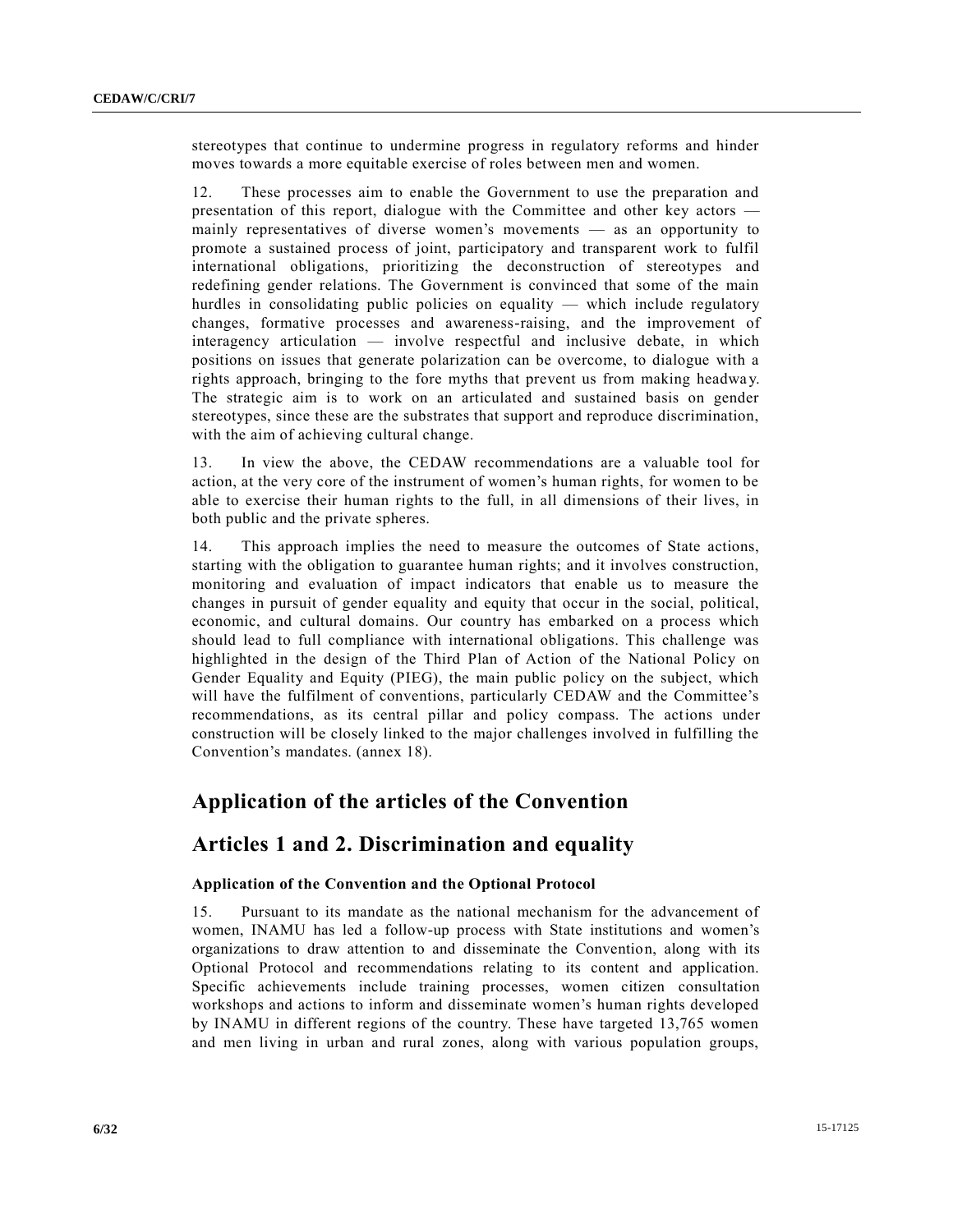including adolescents, indigenous peoples, Afro-descendants, persons with disabilities and migrants.

16. Other State institutions held training activities on the provisions of CEDAW, for female civil servants in agencies such as the Supreme Electoral Tribunal (TSE), the Legislature and the Executive, particularly the Ministry of Agriculture and Livestock (MAG), agriculture sector institutions and the Ministry of Health (MINSA). In the academic world, the National University played a leading role. In the judiciary, training events were held on CEDAW and its recommendations for 1,216 female employees from the Public Defence Service and Judicial Police. In addition, this body implemented a dissemination policy using information units related to the gender perspective, human rights and the elimination of discrimination. These actions are particularly important to enable the judiciary to guarantee access to justice and reparation of damage when a woman has had her rights infringed. These measures have given CEDAW a place in public institutions, enabling greater knowledge, empathy, interest, and commitment towards its applicability in the performance of their institutional competences, through its mainstreaming in the preparation of plans, policies, formulation and interpretation of laws; and in the construction of legal arguments, judicial sentences and rulings, which will be reflected in each article underlying the substantive issue.

## **Principle of equality**

17. The Government has taken steps to adopt legal, social and cultural measures to guarantee equality and non-discrimination between women and men in national legislation, the definition and implementation of public policies, in institutional research and studies, and in training processes on gender and women's human rights. In training and awareness-raising with citizens and female civil servants, emphasis has been placed on the Committee's recommendations for distinguishing between equality and equity.

18. In following up this recommendation, special efforts have been made to expand dialogue and generate debate on the definition of equality and affirmative action measures in the legislature, TSE and the executive. INAMU held training workshops on women's human rights, stressing the principles of equality and nondiscrimination, for 10,400 persons from public bodies, women's groups and civil society. In addition, the judiciary changed the term "equity" to "equality" in the title of its institutional policy.

19. In 2011-2015, INAMU participated in the formulation of draft laws and contributed technical criteria to them and other legislative initiatives. Most of these technical criteria are based on the obligations defined in CEDAW and developed in the recommendations that the Committee has made to the Costa Rican State for consideration in the discussion and approval of initiatives by legislators of both sexes. Approval and certification of the following initiatives are particularly important.

#### **Affirmative actions of regulation alternative measures for women when confronted with the law**

20. Approval of Law No. 8204, amending the Psychotropic Substances Act to reduce the penalty for women based on gender criteria, enabled 159 women to be

1.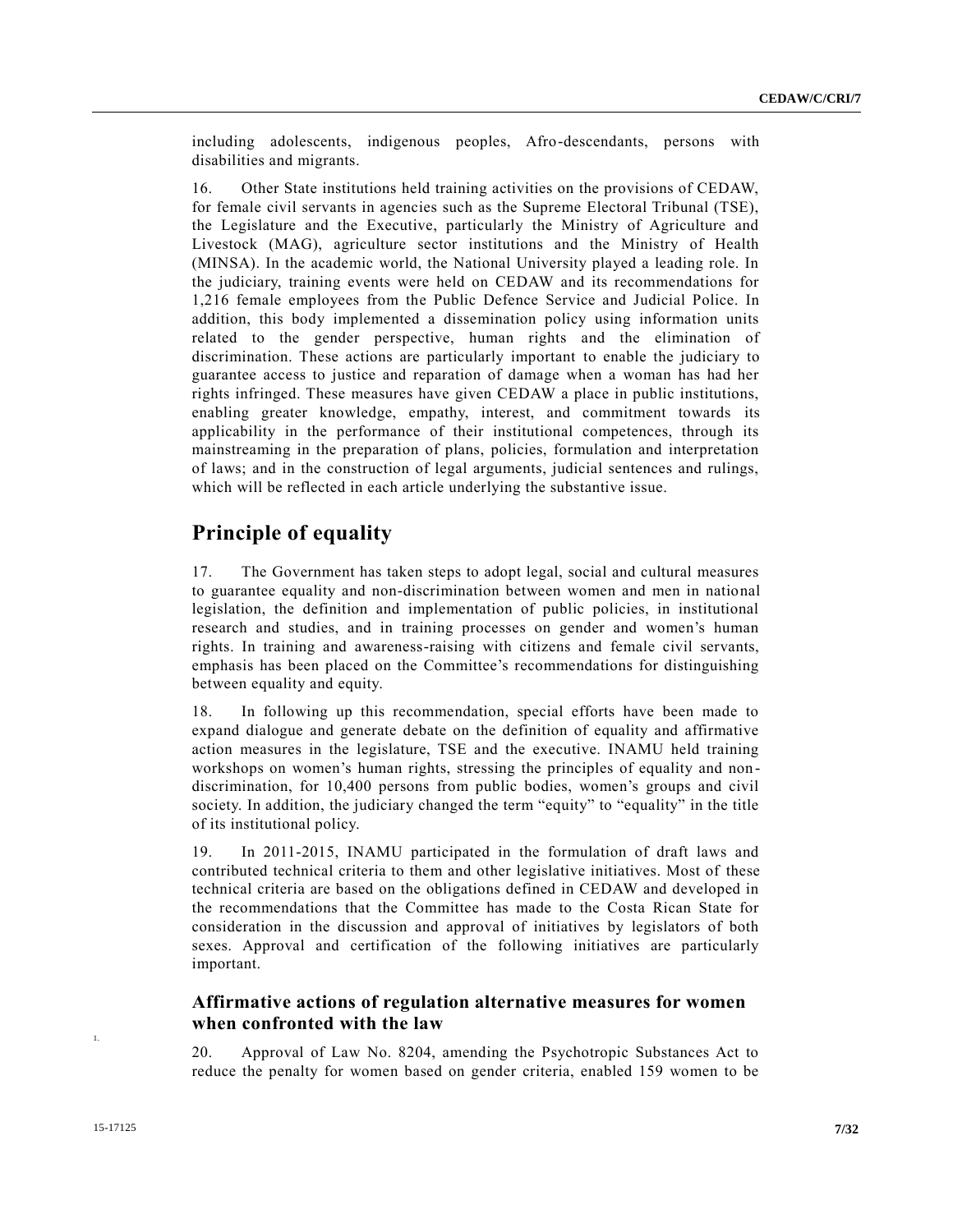released from the prison system in 2013. According to a study by the Public Criminal Defence Service, in March 2012, 65 per cent of the 780 women held at the Buen Pastor Institutional Centre, were there for offences related to violation of the Psychotropic Substances Act; and 23.5 per cent of them were sentenced for having infiltrated drugs into men's prisons. This legislation made it possible to incorporate proportionality and gender specificity, to reduce prison sentences for vulnerable women who introduce drugs into a male prison.

#### **Electronic monitoring in penal sentences**

21. Law No. 9271 regulates the use of electronic mechanisms that are alternative to deprivation of liberty, either under the modality of permanent localization of persons serving an interim measure, or to control persons sentenced in cases regulated by the law. The addendum to article 486 bis of Law No. 7594, the Code of Criminal Process, would allow some people to serve sentences in their homes, using electronic bracelets. This measure would benefit women who are at an advanced stage of pregnancy when entering prison, whether mothers who are heads of household with a child of up to 12 years of age, or if a child or family member suffers from a disability or serious disease, duly proven. The ruling stressed the need to adopt affirmative measures in the case of persons who are responsible for care and upbringing, as a way of promoting social co-responsibility for care.

#### **ILO Convention 189, concerning decent work for domestic workers**

22. The ruling submitted for consideration by legislators highlighted the fact that most people who undertake domestic work are women and their rights need to be guaranteed, since conditions persist that generate greater vulnerability in that domain. This Convention is important because it seeks to eradicate the main problems affecting this sector, such as long working hours; short daily, weekly and annual rest periods; low wages and lack of paid vacations and social security, among other factors that put these women workers in a situation of greater vulnerability.

#### **Reforms to the law on domestic violence and penalization**

23. Amendments to the Domestic Violence Act (Law No. 7586), provided that Mixed or Administrative Courts can issue protection orders in places where there are no specialized courts or criminal courts, or if the courts are unable to grant them. Protection was expanded for victims of domestic sexual abuse; restriction s were placed on the aggressor in approaching the home of the victim; and the duty was established to notify the judicial authority within 24 hours of the exact address of a new residence. It was also established that the duration of protection measures be maintained for one year, unless lifted or amended by court decision; and the possibility of holding a hearing when requested by the alleged aggressor, to give evidence within five days following the serving of the initial writ. A key point in the amendments is that INAMU will offer victims services of accompaniment, legal advice and legal representation to fulfil procedures defined in this law. INAMU may intervene in the proceedings to guarantee the rights of victims and provide them with legal representation with the same powers and attributions as granted to the Public Criminal Defence Service.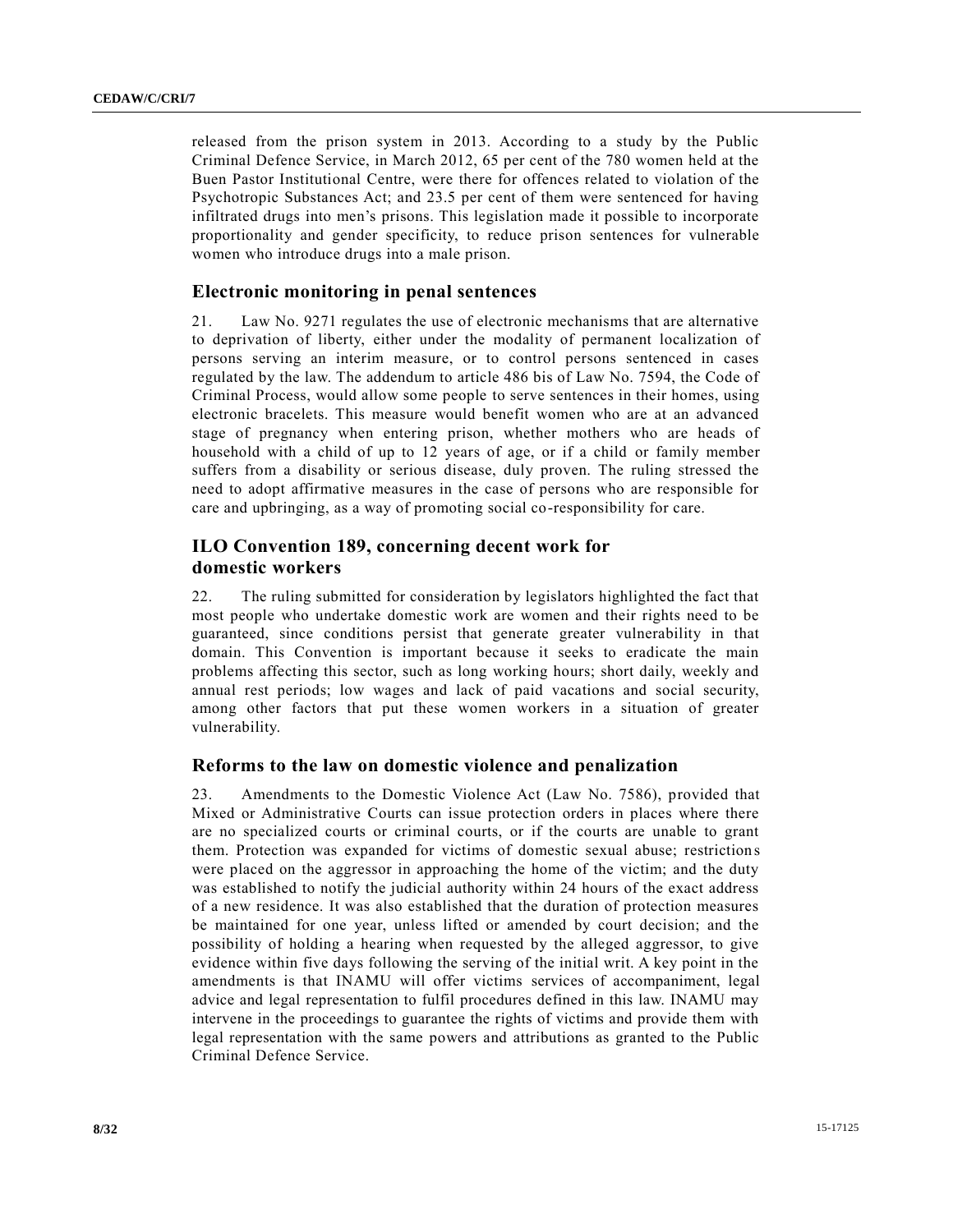24. Amendments were made to the Violence against Women Act (Law No. 8589), to restore two provisions that were repealed by the Constitutional Chamber of the Supreme Court. These include a new text defining the crime of abuse, which seeks to protect women who are subject to aggression from their partner, and are currently encompassed by the offence of extremely light injury and the crime of light injury. In relation to the crime of emotional violence, the wording includes definitions of illegal conduct that encompass a larger number of situations, without neglecting the protection of emotional health. This new wording satisfies the requirements of a closed but inclusive typology of the legal interest originally protected.

#### **National Child Care and Child Development Network**

25. Law 9220 created a National Child Care and Child Development Network (REDCUDI), to establish a system of child care and child development, of public universal access and with solidarity based financing, which articulates different modalities of public and private provision of child care and child development services, to make it possible to strengthen and expand comprehensive child care alternatives.

26. With regard to the pending legislative agenda, technical proposals and criteria have been contributed to legal initiatives awaiting approval in Parliament, in areas such as sexual and reproductive health, violence and political harassment against women, cultural rights, prohibition of marriage for persons under 18 years of age, reforms to the General HIV Act, reforms to the Electoral Code to guarantee horizontal gender parity (candidate list headings), employment harassment against women, reforms to combat employment discrimination against women on the grounds of maternity, and a law to guarantee the principle of equal pay for work of equal or similar value.

27. In 2011-2015, several activities have been undertaken on emblematic aspects linked to progress on women's rights, including the following.

28. *On political rights and participation*: the intervention has made it possible to ensure the principle of equality in situations of discrimination against women, when the holding of a post under equal conditions with men is obstructed. It has been shown that these obstacles are cultural, linked to women's political practice and experience, related to factors characteristic of female subjectivity, stemming from gender inequality arising from the family social environment, and inherent in the structures of political-institutional mechanisms. This contributed to the fact that vice-mayoresses, who are 80 per cent of the total in the period in question, have real functions and are not subordinated to the exercise of power by mayors, who are predominantly men, based on stereotypes and abusive power relations

29. Principle of *indubio pro víctima*: the principle was proposed and defended that, in cases of legal action for sexual harassment, the victim's version shall prevail in the event of doubt.

#### **Education for sexuality**

30. Similarly, the Constitutional Chamber was appealed to as a co-assistant when the Ministry of Education implemented the study programme on education for emotional development and comprehensive sexuality. Training on this subject was made a State responsibility rather than one pertaining exclusively to the family.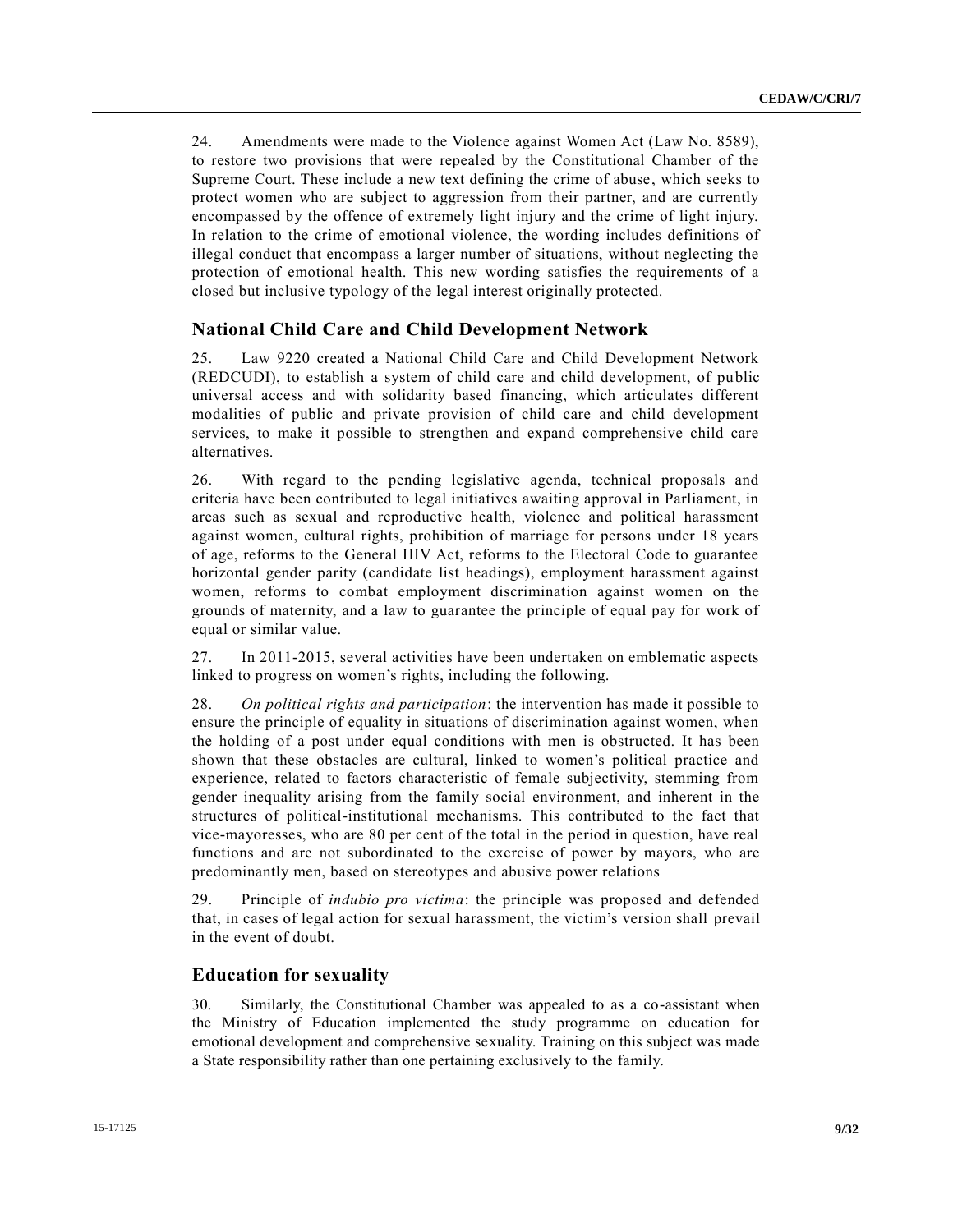#### **Legislative measures**

31. The most important legislative measures adopted to guarantee fulfilment of the Convention, some of which have already been outlined, include approval and ratification of important international instruments of protection, such as the Convention on the Protection and Promotion of the Diversity of Cultural Expressions, the International Convention for the Protection of All Persons from Enforced Disappearance, ILO Convention 189 concerning decent conditions for domestic workers, the Optional Protocol to the Convention on the Rights of the Child on a communications procedure and the Optional Protocol of the Interna tional Covenant on Economic, Social and Cultural Rights. In addition, amendments to the Constitution of the International Organization for Migration were approved, along with amendments to the Rome Statute of the International Criminal Court, in relation to the crime of aggression and to article 8 (annex 4).

32. In terms of domestic law, Costa Rica passed laws relating to the strengthening of public institutions, gender violence, trafficking in persons, femicide, social responsibilities in raising children, special population groups, and some of an economic nature. These include:

- (a) Law 8925 of 2 March 2011, reform of Domestic Violence Act;
- (b) Law 8929 of 25 March 2011, reform of Violence against Women Act;

(c) Law 9095 of 8 February 2013 the Human Trafficking Act, and establishment of the National Coalition against Migrant Smuggling and Human Trafficking (CONATT);

(d) Law 9097 of 14 March 2013, Regulation of the Right of Petition;

(e) Law 9171 of 13 December 2013, creation of Institutional Commission on Accessibility and Disability (CIAD);

(f) Law 9177 of 23 October 2013, reform of Criminal Code and General Law on Migration and Alien Status, to increase sanctions in cases in which children are used in pornographic material;

(g) Law 9188 of 11 November 2013, strengthening National Council for Older Persons (CONAPAM) Act;

(h) Law 9204 of 28 February 2014, Creation of National Preventive Mechanism against Torture and Other Cruel or Degrading Forms of Treatment or Punishment;

(i) Law 9220 of 24 April 2014, National Child Care and Child Development Network;

(j) Law 9271 of 31 October 2014, Electronic monitoring mechanisms in criminal matters;

(k) Law 9274 of 27 November 2014, Development Bank System;

(l) Law 9288 of 3 March 2015, Proclamation of Peace as a Human Right and Costa Rica as a Neutral Country (annex 5);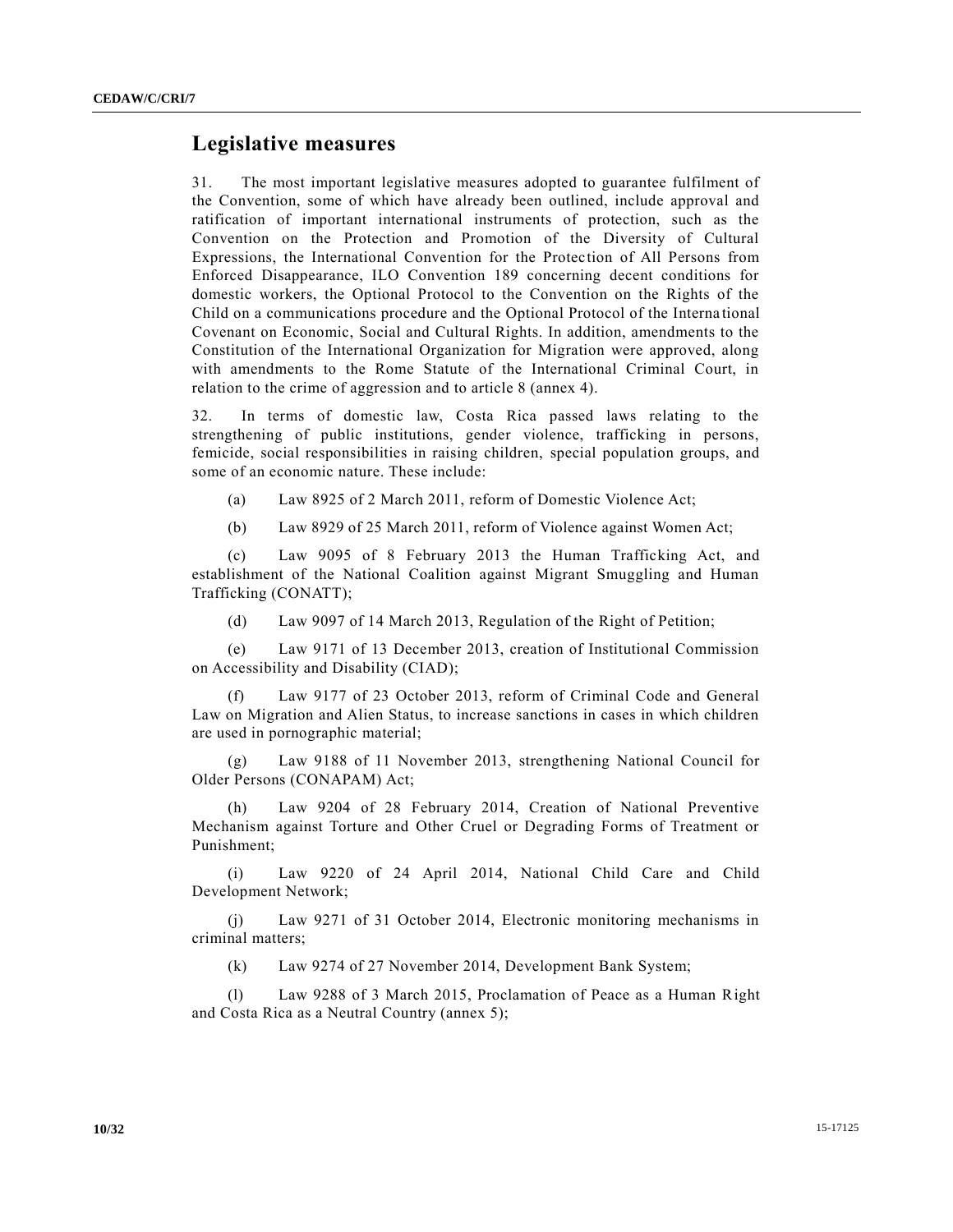#### **Women migrants**

33. In relation to the migrant population, the country has implemented actions, including the proposal of the Integrated Migratory Policy for Costa Rica 2013 -2023, which includes the gender perspective and contains variables on migration in the Ninth National Population and Housing Census. This makes it possible to ascertain the situation of the migrant population, especially women (2011). This initiative represents progress to more precisely locate where the migrant population lives in our country, and under what conditions, and what their specific needs are, to guide the design of a clearly targeted public policy.

34. The Migramóvil Programme has been implemented, which, among other things, detects migrant women working in domestic service. This mobile unit makes it possible to ascertain their labour situation and whether their rights are being violated. It also serves as an information unit on the rights of migrant persons. Workshops have been held in shanty towns with large concentrations of migrants, particularly women who work at these tasks, both in the greater metropolitan area and in the northern border zone, such as La Carpio in La Uruca, and Barrio Sinaí in Montes de Oca, Cureña de Cutris, Upala, the neighbourhoods of 25 de Diciembre and Las Palmas de Desamparados, Guararí de Heredia, and Alajuelita, the latter will be served this year.

35. In relation to the migrant population, the Higher Council of the Supreme Court issued an Agreement in its session 35-13 of 10 April 2013, which stated that "during the working meetings of the subcommittee, it was detected that the fact that a person lacks documents considered appropriate by the judicial authorities, is a major obstacle for migrant persons to be able to gain access to legal mechanisms to protect their basic fundamental rights. This problem is all the more serious when it involves issues as sensitive as domestic violence and alimony, where women are the main victims. [...] In particular, persons who have recourse to the judiciary have been left unprotected and in a fragile situation, owing to the impossibility of gaining acc ess to their fundamental rights in mechanisms such as criminal proceedings, proceedings in respect of domestic violence and alimony, because of their migratory status or because of the impossibility of producing a valid document as a means of formal identification in Costa Rica, when attempting to take legal action or report an offence."

36. In view of this, the judiciary issued a series of instructions aimed at guaranteeing access to justice for migrant people. These recommendations include alternative ways of accrediting identity, together with inter-agency coordination measures, with to overcoming obstacles that face migrants and to guarantee access to justice. The scope of this directive, which is of vital importance for women migrants in processes of protection and restoration of their rights, can be consulted in annex 6**.**

37. The adoption of this directive was widely disseminated among judiciary personnel to maximize its dissemination and application. Moreover, in partnership with international organizations, a radial campaign was held and posters were placed to enable migrants, particularly women, to gain knowledge of its scope and thus enhance their access to justice without fear that their undocumented or irregular migratory status would be an obstacle for protection of their rights (annex 6).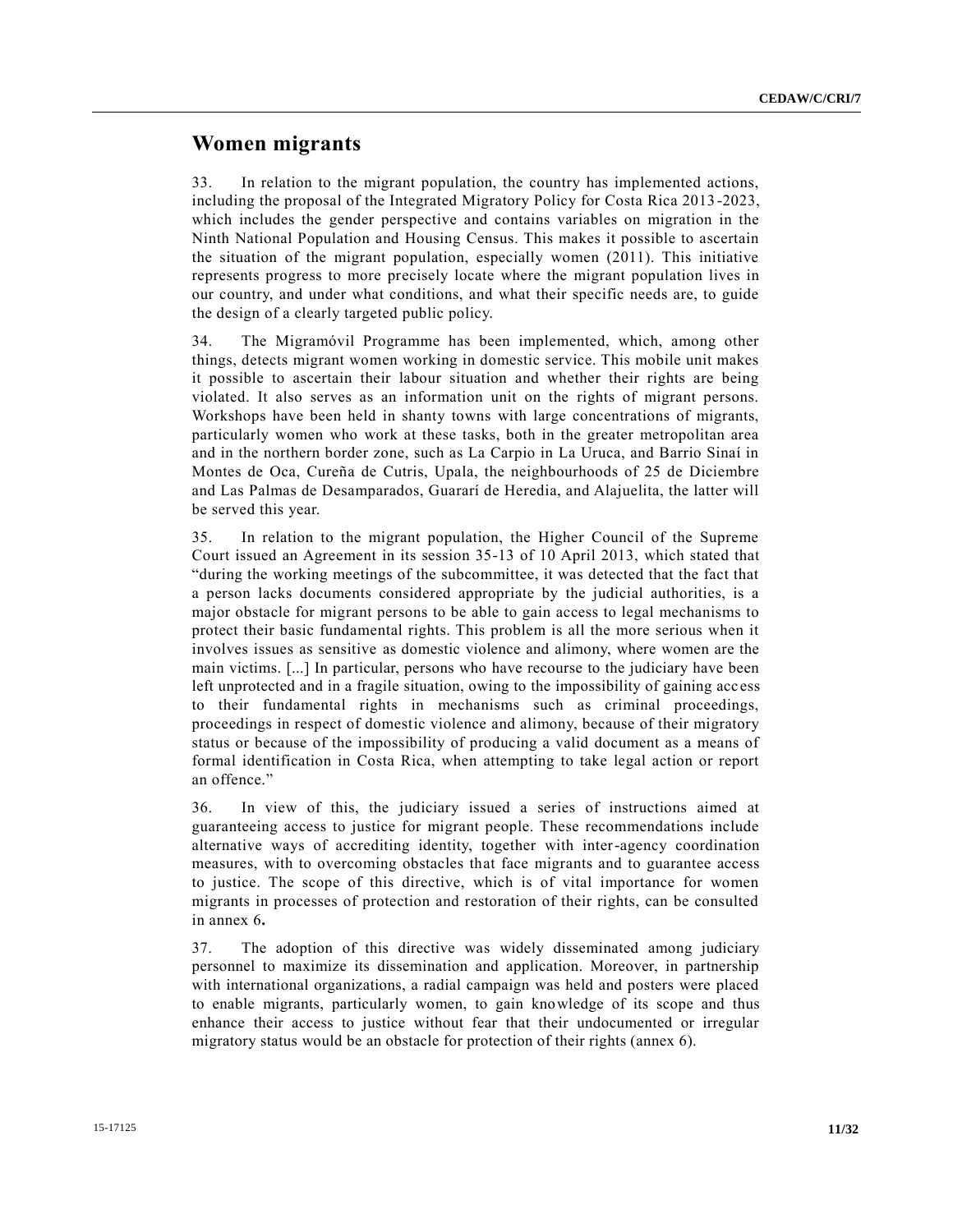38. In the same period, the judiciary issued circular 220-14, of 23 September 2014 to guarantee effective access to labour law proceedings for migrant persons, applicants for refugee status and refugees (annex 19).

### **Article 3. Guarantee of basic human rights and fundamental freedoms**

39. Policies adopted by the State to enhance equality between women and men, and to prevent and eradicate violence as a manifestation of discrimination, include the National Plan for the Care and Prevention of Domestic Violence (PLANOVI), the organizational structure of which is the National System for the Care and Prevention of Violence against Women. Actions proposed in PLANOVI as a whole achieved little more than 55 per cent compliance. These actions include prevention campaigns in the media, application of regulations, community intervention strategies and others.

40. Progress has also been made in access to economic support resources for women. Action was taken to ensure that subsidy programmes for women living in poverty prioritize those who are also affected by domestic violence. As a result, of the total number of beneficiaries of this programme in 2011-2014, 76 per cent of the funds were delivered to women in that situation. This economic support has entailed an overall investment of US\$ 953,607, benefiting 1,602 women victims of violence who are living in conditions of poverty.

41. In addition, through intersectoral articulation between the judiciary, the Costa Rican Social Security Fund (CCSS) and the Ministry of Public Security, a specialized service model was constructed for women victims of sexual violence. Its objective is to provide immediate and appropriate care to women who have suffered sexual assault (annex 13)

42. Another example of successful inter-agency coordination is the establishment of local committees to provide immediate care in cases of high risk of violence against women (CLAI), set up in 10 territories with judiciary representatives (prosecution service and court with jurisdiction to order protection measures), the Ministry of Public Security (public force), and INAMU. This strategy aims to specialize and register the intervention to provide timely and effective prevention of femicide and attempted femicide, and to help reduce impunity in situations of violence against women (annex 1, tables 2-5 and figs. 1,-4).

43. Temporary Care and Shelter Centres for Women (CEEAM) in situations of risk of death and their children, managed and financed by the State, seek alternatives to guarantee such women effective protection. In 2014, CEEAM was subject to high demand but at all times there was an effective response for women who required temporary care and shelter, so no unmet need requiring an increase in the number of centres has been identified. In this period, (2011-2014) the Centres have provided shelter to 1,339 women and 2,133 children (annex 1, table 1).

44. The care model was redefined to offer women, apart from security provided by shelter, the opportunity to develop skills and abilities that strengthen their lives, which has required existing infrastructure to be upgraded. The plan to implement these modifications has a multi-year budget of roughly \$1,179,337, of which \$677.77 has been executed thus far.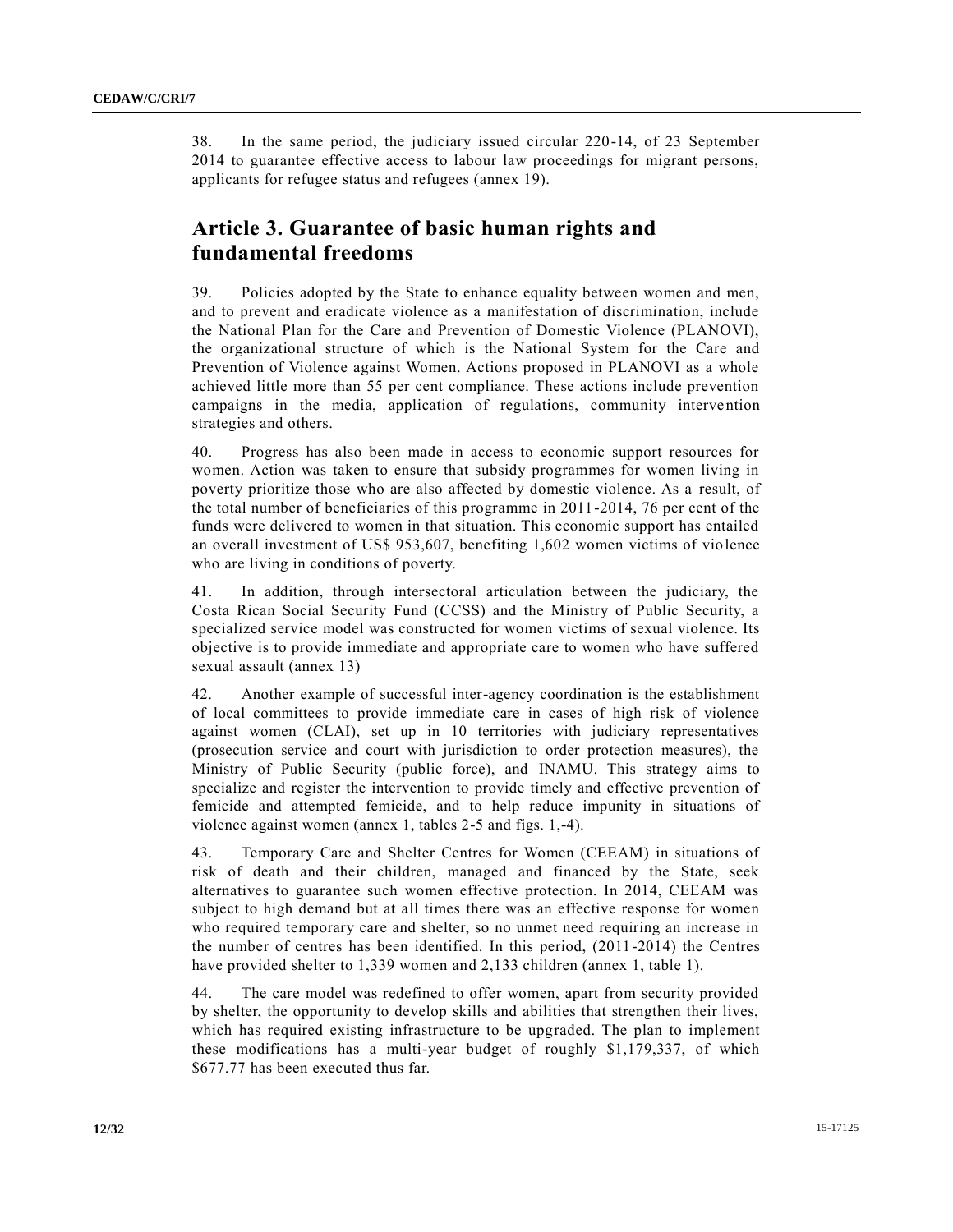45. Costa Rica also constructed the Unified System of Statistics on Gender Violence in Costa Rica (SUMEVIG), to systematize information generated by institutions on violence against women. SUMEVIG encompasses the Ministry of Public Security, the Office of the Ombudsperson of the Inhabitants of the Republic, the National Institute of Statistics and Censuses, the 911 emergency system, the Central American Population Centre of the University of Costa Rica, the Ministry of Justice and Peace, the Ministry of Health, the judiciary and INAMU which coordinates it. Joint action of these institutions succeeded in constructing, debugging and updating indicators. Despite these efforts, the breakdown of data by gender, type of violence, and relation between aggressor and victim, is not present in all indicators used, because administrative records do not include these variables. There is a commitment to improve this register by implementing a new system that integrates all data.

46. To improve administrative records, INAMU is developing a system of information on violence, which will make it possible to register the actions it carries out through its programmes, but also to characterize the population served, with socio-demographic, economic and type-of-violence variables, perception of service received and evaluation of services, among other things. In November 2014, a document was published containing 15 indicators constructed and measured for 2008-2011.

47. In 2014, on the twentieth anniversary of the signing of the Inter-American Convention on the Prevention, Punishment and Eradication of Violence against Women, Costa Rica, which was Pro Tempore President of the Inter-American Commission of Women (IACW), proposed in the General Assembly of the Organization of American States (OAS) held in June 2013, in Antigua, Guatemala, that commemorative acts be held in America, to reflect on what the adoption of this Convention has meant for women, how much progress has been made on its implementation, and what outstanding problems remain. This, in the belief that, as the CEDAW Committee stated, violence in all its manifestations constitutes a serious form of discrimination.

48. Various initiatives were promoted, including holding 19 sectoral and regional consultation and reflection workshops. The process culminated in a National Meeting of Women, in which 519 delegates participated, along with authorities of the recently elected Government, representatives from civil society institutions, international organizations and IACW/OAS.

49. The National Meeting, held on 24 and 25 April 2015 in San José, was a consultative and participatory process that made it possible to establish contact between the institutional framework and organized women, and to raise awareness, organize, and mobilize women from their communities, to weigh progress and challenges in fulfilling the obligations of the Costa Rica arising from the Belém do Pará Convention. This will stress the construction of viable proposals to guarantee implementation and promote participation by organized women to raise the profile of their demands for protection against violence.

#### **Policies for equality**

50. Regarding women's access to justice, the Supreme Court issued Circular 15-11 of 10 March 2011, concerning the duty of judges in alimony cases to apply article 2 of the Alimony and Child Support Act, and to use all possible means to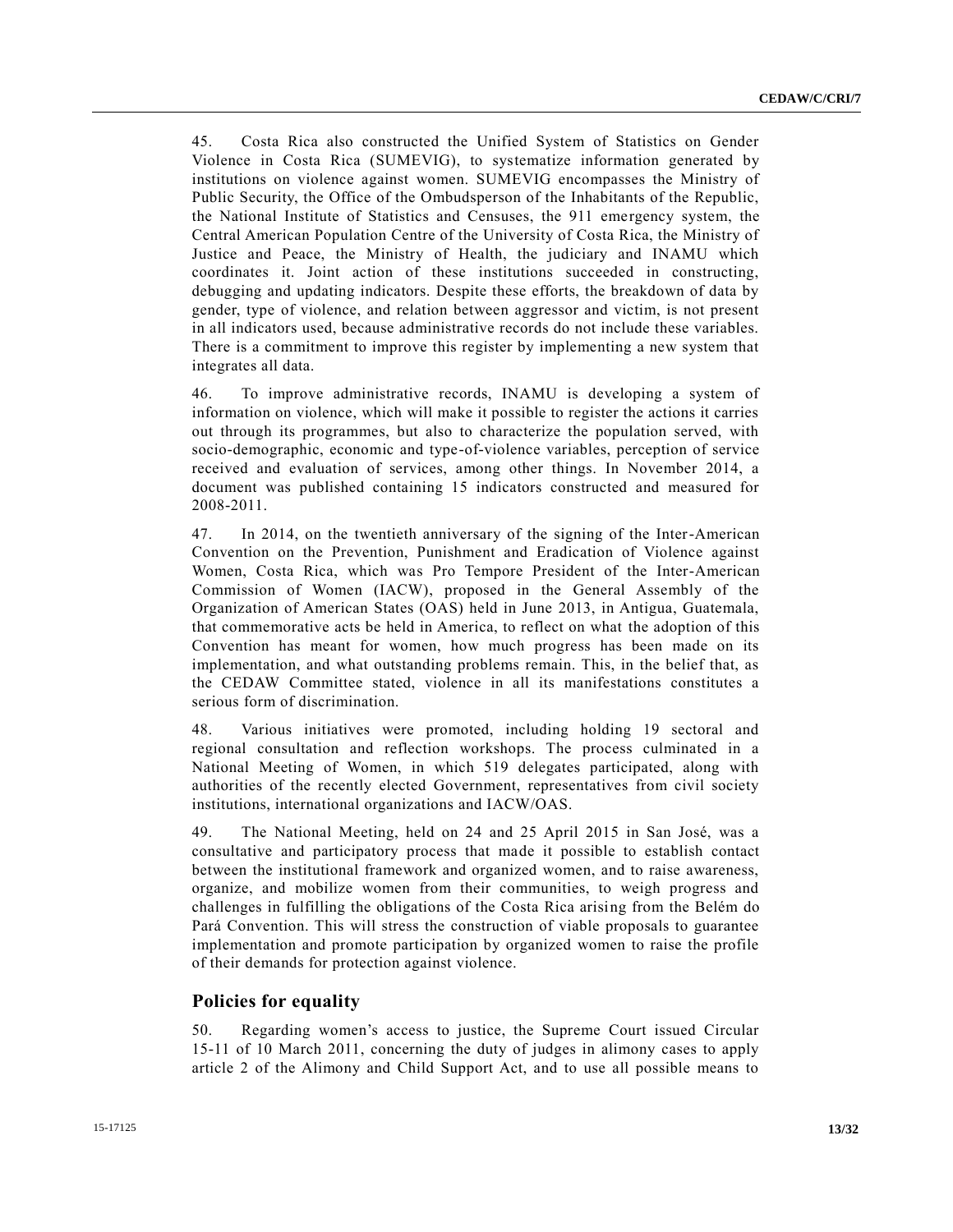bring basic documents to bear before rejecting an alimony case. This circular reiterates to units responsible for processing alimony cases that they should not confine themselves to access to justice for persons living in conditions of vulnerability, let alone obstruct an alimony or child support case, which needs to be simple and rapid, because it involves protection of fundamental rights (annex 20).

51. The same body issued Circular 117-2013 on the Institutional Plan for Equal Opportunities for Populations Living in Conditions of Vulnerability, according to the definition of populations defined in the Brasilia rules, which include groups that are mostly women, such as victims of sexual crimes.

52. The other major pillar of State public policy is the PIEG. This is a 10 -yearold policy which is executed through four-yearly plans. During this period, the policy's second plan of action was implemented and the third plan of action was designed, in which institutions have incorporated a series of commitments relating to fulfilment of the Convention based on the PIEG pillars.

53. In 2014, a balance sheet was drawn up on fulfilment of the Second Plan of Action of the 2012-2014 PIEG, which showed that 71 per cent of the 74 actions registered had been fulfilled, which is an improvement on the 61.7 per cent fulfilment rate of the First Plan of Action (2008-2012). It displays very similar fulfilment in four objectives established in the Second Plan of Action, namely, Objective 2: Paid work and income generation; Objective 3: Education in favour of equality; Objective 4: Rights protection; and Objective 6: Strengthening of the institutional framework. In contrast, Objective 1: Care with social responsibility; and Objective 5: Political participation; were those that displayed the least progress. The main results of the policy include the creation of the Institutional Framework of the National Child Care and Child Development Network through Law 9220, the approval and implementation of the school programme on emotional development and sexuality, implementation of the Schools for Equality Project, in the Ministry of Public Education, in conjunction with INAMU; and the creation of the Comprehensive Platform of Services to Assist Victims of Violence (PISAV) in the Judiciary.

54. Under this policy, Decree No. 37906-MP-MCM on the Creation of Gender Equality Units and the National Gender Unit Network was also approved, which promotes and supports the creation and strengthening of institutional mechanisms and generates space for exchange, support and feedback in their daily activities. During this period, institutional policies on equality and gender equity were approved and implemented in the Legislative Assembly, the National Institute of Apprenticeship, the CCSS, and the Joint Social Assistance Institute. Municipal Offices for Women's Affairs were also strengthened. In the municipalities, Women's Offices cover 68 Cantons, which means that 85 per cent of the country's municipalities have that mechanism in place (annex 7).

### **Article 4. Special measures aimed at accelerating equality between men and women in other fields**

#### **Indigenous and Afro-descendent women**

55. Indigenous and Afro-descendent populations continue to be considered priorities, not only in terms of care needs, given their conditions of greater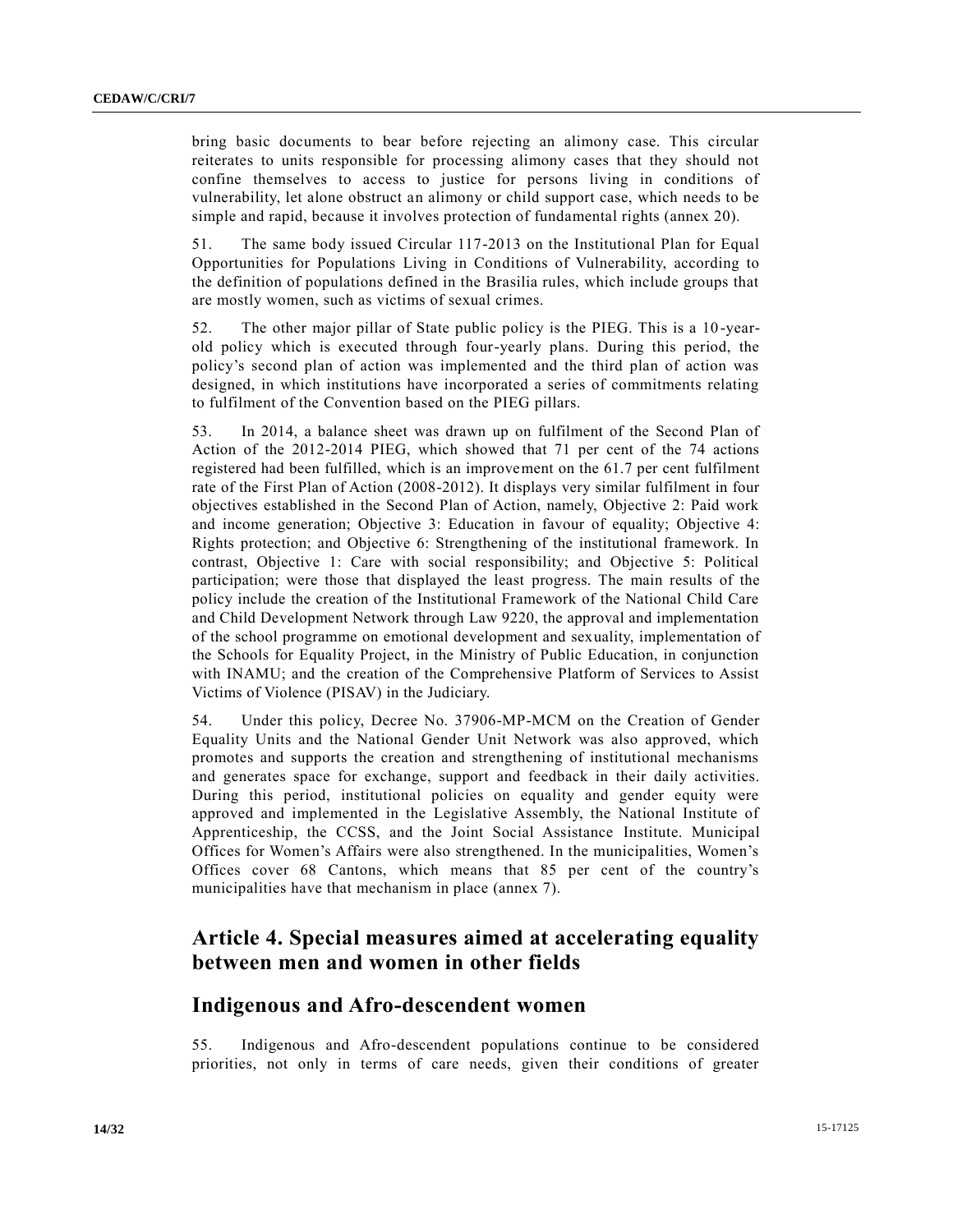vulnerability, but also in the promotion and strengthening of their organization, so they can become managers of change through actions based on their specific and strategic needs. Women belonging to these population groups have been given various training resources, such as through the Centre for the Political Training of Women (an INAMU mechanism), which invests economic and professional resources in training women throughout the country, with both in-person and online courses. Alongside training, a primordial element for strengthening participation by indigenous and Afro-descendent women, the development and monitoring of two strategic mechanisms have also been consolidated: the National Forum of Indigenous Women and the National Forum of Afro-descendant Women. These two institutions represent autonomous mechanisms of women in their diversity, in which strategies are organized and constructed to demand the upholding of their rights according to the jurisdictions of State institutions

56. Access to housing has been an item of special development, through the implementation of Indigenous Citizens Observatories in two territories, in which women monitor the quality and timeliness of institutional services in housing, to respond to their idiosyncrasies and daily needs. In relation to access to justice for indigenous persons, including women, during session 61-11 of 7 July 2011, the Higher Council of the Supreme Court issued a circular requiring an interpreter and translator always be appointed for any indigenous person, in their maternal language, charged against the judiciary budget. In addition, when an indigenous person stands trial, the judge hearing the case will, when necessary, order an anthropological and/or cultural examination either ex officio or at the request of the party and at the State's expense, to identify the specific cultural norms that need to be taken into consideration (annex 16).

#### **Women deprived of their liberty**

57. As noted above, progress was made in mainstreaming the gender perspective in the way women are dealt with when confronted by the law. According to two studies undertaken by the Public Defence Service in 2012 and 2013, around 60 per cent of women serving prison sentences in Costa Rica are doing so for offences related to the Psychotropic Substances Act. Nonetheless, Law 8204, the "Act on narcotics, psychotropic substances, drugs of unauthorized use, related activities, money laundering and financing of terrorism", did not recognize the specific circumstances of those persons, mainly women, who introduced or distributed prohibited substances in different domains, generally as a result of coercion from their partners or other family members, and set penalties for large -scale drug traffickers. This law was amended to make it possible to impose penalties other than prison for these women, and an inter-agency platform was created to support them. Since the adoption of this reform, 143 women have been placed back in their communities under a conditional liberty regime.

58. Through work of articulation between the judiciary (Public Defence Service) the Ministry of Justice and Peace, the Joint Institute for Social Aid (IMAS), INA, INAMU, ICD, IAFA and PANI, an inter-agency protocol was signed to design a model for providing comprehensive services to women in situations of vulnerability related to criminal proceedings, and to their dependent family members. Its objective is to set up an inter-agency coordination mechanism, to define and develop joint actions and maintain fluid and timely communication between the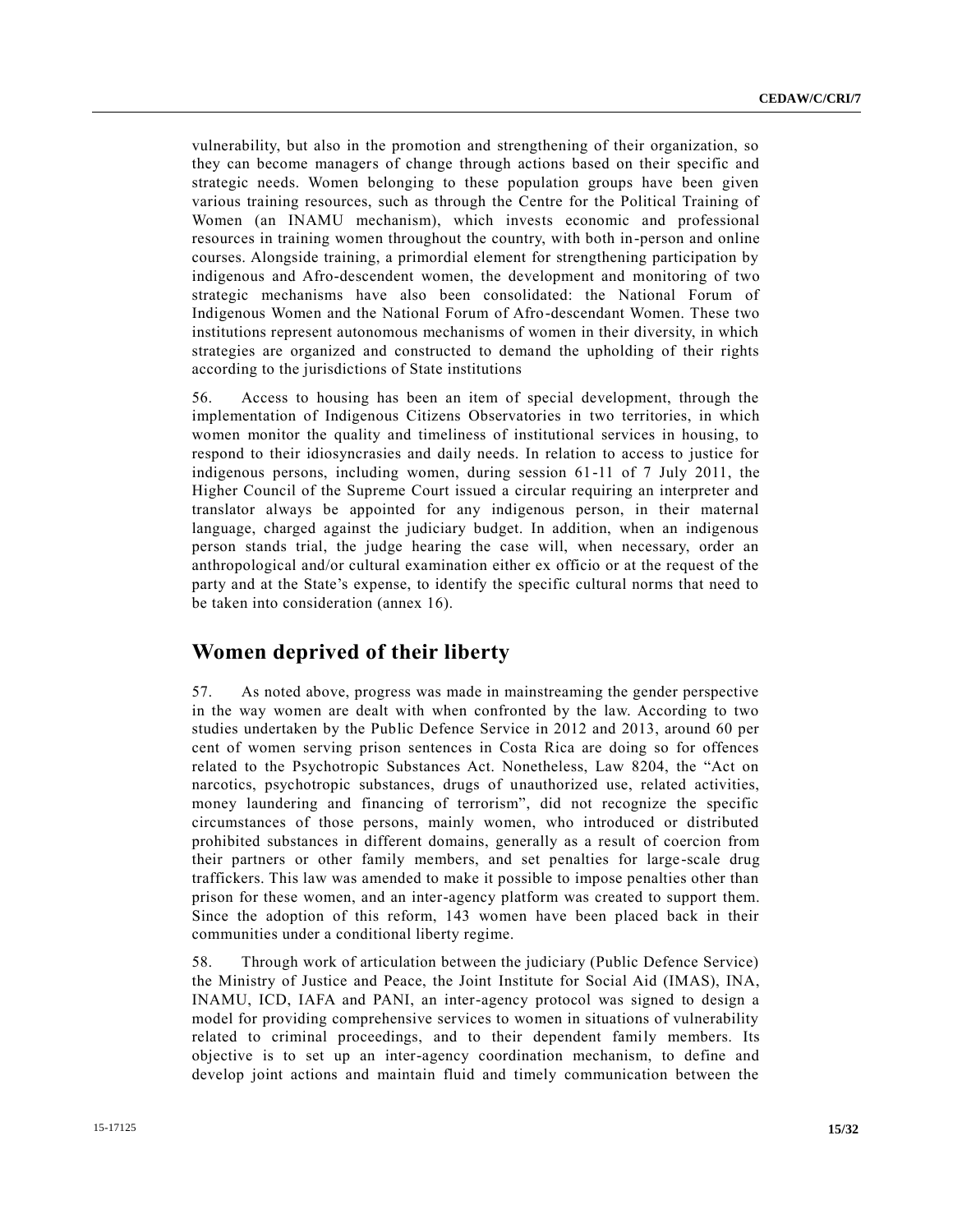aforementioned institutions, based on their jurisdictions, purposes and powers, to provide an integrated approach to these women and their family members, to alleviate social inequality and discrimination affecting them, and to guarantee the full exercise of their rights (annex 8; annex 1, tables 10 and 11).

### **Older adult women**

59. The Costa Rico faces a sustained process of ageing among its population, which gave rise to the National Ageing and Old-Age Policy 2011-2021. This includes the creation of the progressive care network the comprehensive assistance to older persons, through community (local) and interagency networks. Women in Costa Rica have a longer life expectancy than men, so gender differentiated intervention is needed in that policy.

60. In the San Jose Charter on the Rights of Older Persons in Latin America and the Caribbean, adopted in 2012 at the Third Regional Intergovernmental Conference on Ageing in Latin America and the Caribbean, the State adopted commitments aimed at protecting the older adult population, overcoming inequality in protection systems for rural and indigenous older persons, particularly women, promoting autonomy of older persons through public policies, establishing care strategies as a social responsibility, eradicating manifestations of violence against them, and providing resources and training in public services within a rights framework.

### **Women in conditions of poverty**

61. The stalling of poverty reduction has meant that a large proportion of State resources are targeted to population groups living in poverty, in which there is a large proportion of women heads of household. As a result, over the last four years, support has been provided to 270,674 families headed by women (26 per cent of the total), through various social programmes and conditional transfers, with a total of \$254,646 executed in the period.

62. Programmes benefiting women include the Housing Improvements Programme, which has benefited 2,694 families, and the economic subsidy to satisfy basic nutritional needs, granted to 20,405 women heads of household with children aged under 12 years (annex 1, fig. 7 and table 8).

63. In addition, Costa Rica has implemented the "Bridge to Development" initiative, to provide services to those living in poverty, the central aim of which is "to tackle family poverty from a multisector and inter-agency approach, guaranteeing access to the social protection and capacity development system, based on a human rights approach".

64. The country has moved towards a multidimensional conception of poverty, incorporating the gender perspective from this standpoint, through the analysis of the variables female heads of household and use of time. The plan aims to guarantee preferential access to programmes, projects and social services for 54,600 families living in extreme poverty, in an articulated and integrated way for the reduction of extreme poverty, prioritizing families headed by women. As part of this plan, governed by the social sector, INAMU has doubled its care services for women living in poverty within its Human Capital Training Programme. This programme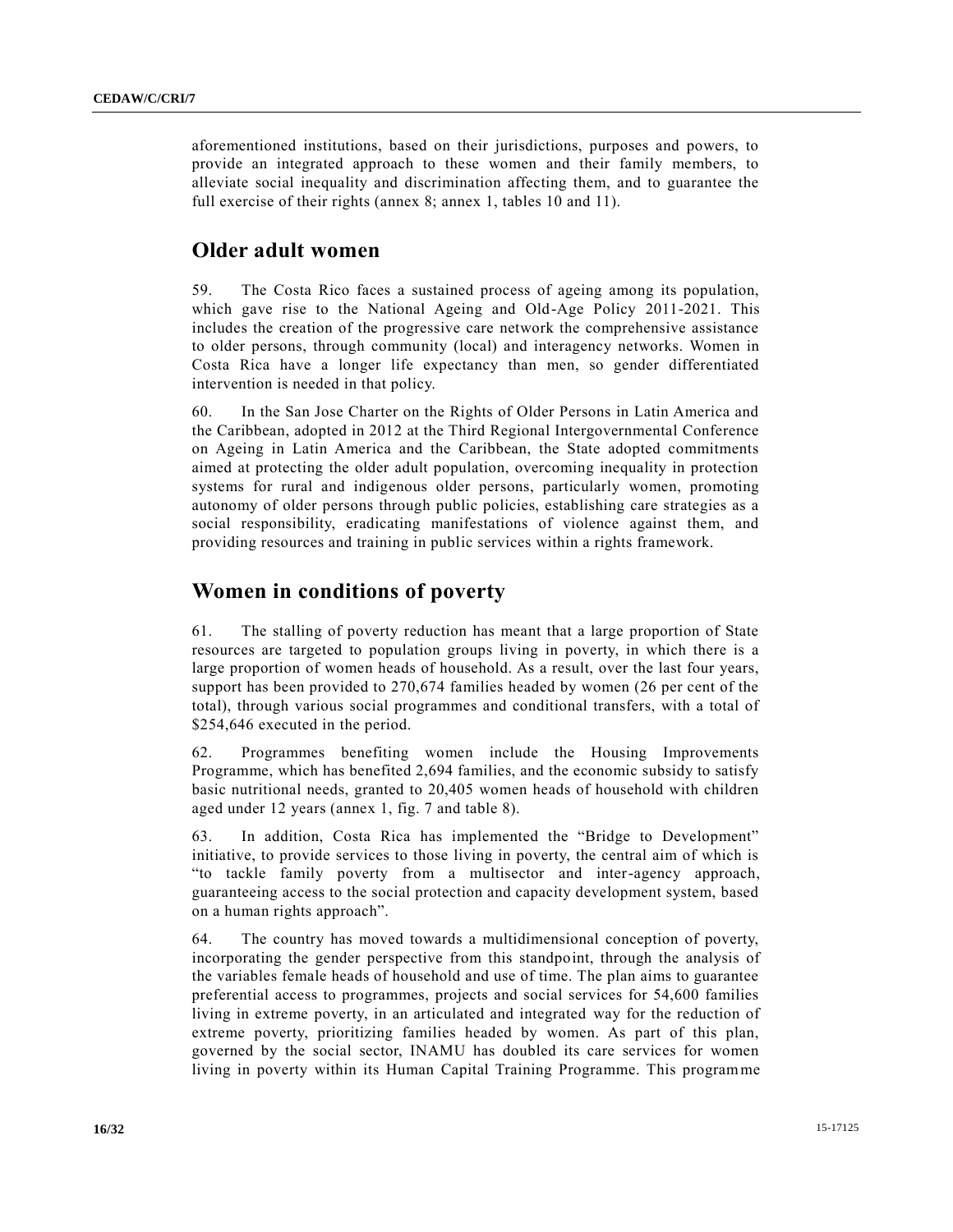forms part of Law 7769, the Services for Women Living in Poverty Act. It targets women beneficiaries of the poverty strategy and consists of a training process lasting six months, during which the women receive a State subsidy. In addition, this programme has incorporated a training module on sexual and reproductive health. It includes both women who are in training processes and those who, having completed the process, are involved in inter-agency articulation processes to develop their life plans that include productive initiatives with a view to achieving their economic autonomy. In this period, the programme has served 21,172 women, and involves a methodological migration by incorporating a multidimensional poverty index that incorporates gender indicators such as female heads of household and use of time, among others (annex 9, annex 1, table 7).

65. Another important State intervention strategy is the programme of the Development Fund for Women's Productive Activities and Organization (FOMUJERES), regulation for which was approved by Executive Decree No. 37783-MP of 2013 to enforce the provision of article 4 (j) of the Law Creating the National Institute for Women's Affairs, which provides for the creation and functioning of a non-reimbursable fund for women, administered by INAMU.

66. In 2014, two competitive tenders were held for this fund. In the first of them, 915 women benefited by a transfer of \$1,900,992, to develop ventures in handicrafts, textiles, agri-business, services and women's organizations. The second tender funded 522 projects with a total investment of \$1,394,173. This is the only non-reimbursable fund that provides women the opportunity to create or expand their own business; and to grow in the employment sphere, with a view to greater economic autonomy. In 2015, four new FOMUJERES tenders are expected to be launched, which will provide 1.5 billion colones (\$2,788,000). For women belonging to populations in conditions of greater vulnerability, such as those with disabilities, and indigenous and rural women, and to promote women's access to and use of technologies (annex 1, table 6; annex 10).

#### **Employment**

67. The Costa Rican State has fostered dialogue between agencies and with social actors aimed at empowering new partners to introduce special temporary measures to promote substantive equality in employment. These include the private business sector which provides jobs for 85 per cent of the employed population in Costa Rica. A national standard has been prepared (INTE-38-01-01 2013), which is used to support a gender equality management system in the labour market (SIGIG) and the Sello Mypes-Empleo [MSE-employment seal], which promotes the recognition of gender equality in micro- and small enterprises, based on the implementation of non-discriminatory good labour practices. Executive Decree 37 905- MMCM of 2015 created the Gender Equality and Equity Programme and formalization of the Voluntary National Standard (INTE-38-01-01 2013) (annex 11).

#### **Article 5. Modification of cultural patterns**

68. As noted above, in the period covered by this report, the State has made major efforts to provide training and raise awareness on women's human rights, gender equality and the gender perspective among employees of the Executive,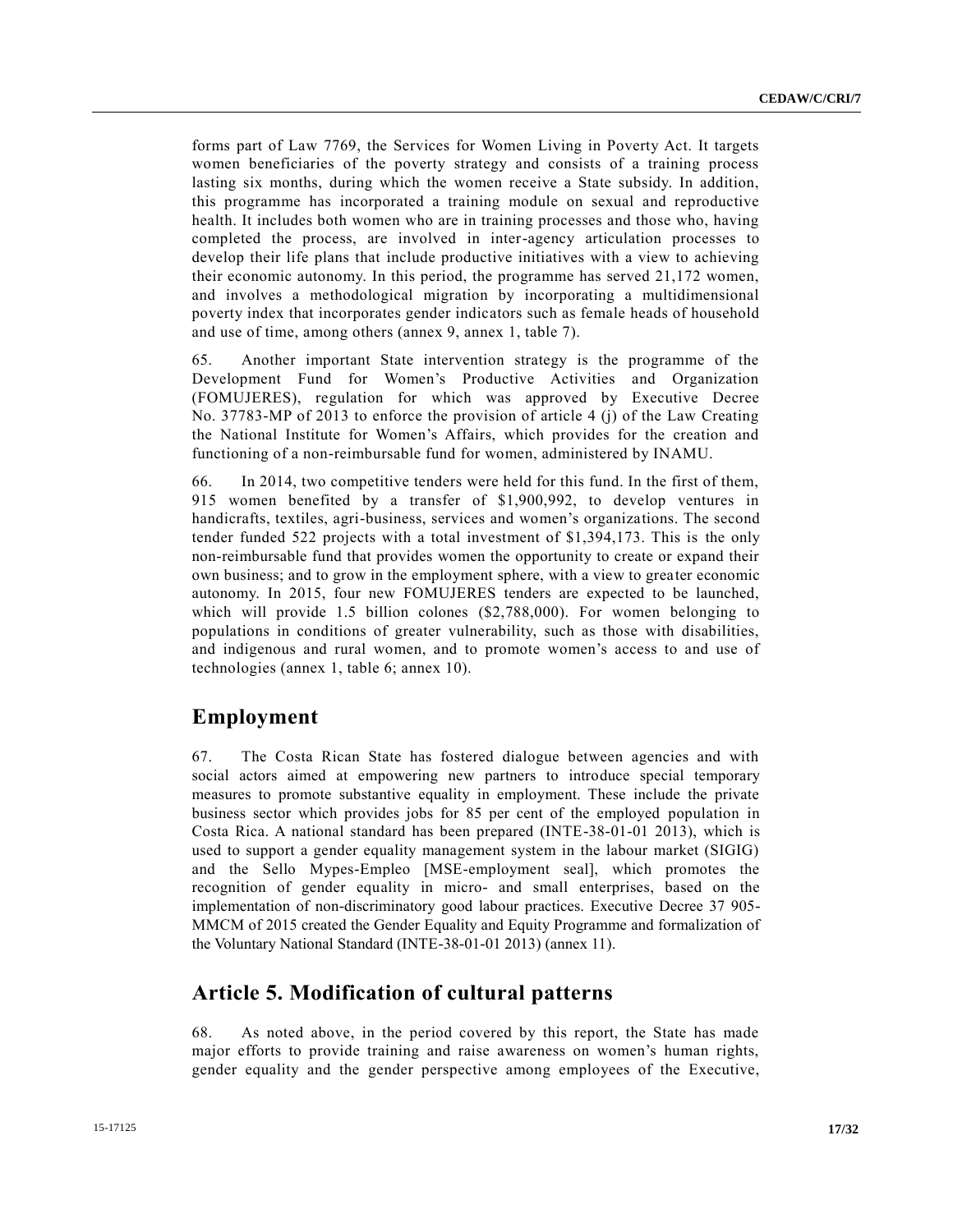Legislature and Judiciary, and also in the TSE. This includes persons assigned to the care and monitoring of women deprived of their liberty, indigenous and Afro descendent women, and women with disabilities, so that they intervene in each case using the gender perspective as a tool and diversity, upholding the concept of intersectionality. These training processes have also covered future professionals from State universities (degree and post-graduate courses) and students and teachers of the National Apprenticeship Unit (INA), particularly in areas of specialization that are traditionally male dominated.

69. Thanks to these processes, discriminatory practices have steadily been changed in the work and structure of Government and non-government institutions, moving towards greater gender equality. An example is promotion of women's access to jobs traditionally held by men, and their training for that purpose, such as courses given by the INA in areas such as metal mechanics, vehicle mechanics, electrical mechanics or materials technology, in which women's enrolment has increased by roughly 5 per cent between 2010 and 2013 (annex 1, table 12). These training processes and the measures mentioned above have resulted in women rising to decision-making positions, allowing for their vocational and economic development and transforming these domains. The percentage of women holding leadership posts in the public sector rose from 44.1 per cent in 2010 to 47.6 per cent in 2013, and increased from 23.8 per cent to 31.9 per cent in the private sector over the same period (annex 1, fig. 9).

70. Another substantial achievement in recent years has been the mainstreaming of the gender perspective in training programmes for adolescents in terms of emotional development and sexuality, which have been implemented in secondary schools since 2013. Their impact will be evaluated in 2015.

71. The country has moved towards eradicating stereotypes by adopting laws and discussing initiatives that are in the legislative pipeline, aimed at changing widely rooted cultural patterns related particularly to upholding rights relating to paid domestic work (Law 9169 of 2013); the penalization of different forms of violence against women (Law 8929 of 2011; Law 9095 of 2013; Law 9177 of 2013); the de-objectification of the image of women (Process 18.102, Reform of the law regulating advertising that uses the image of women); Legal recognition for same sex unions (Process 18.481 Draft Law for recognizing firms of convenience consisting of same sex couples, and Process 18.483, Draft Law for recognizing de facto unions between same sex couples); recognition of discrimination as a crime (Process 19.06, Draft Law modifying the Penal Code To combat discrimination, incitement to hatred, and the promotion of hatred and discrimination); care as a social co-responsibility (Law 9220 of 2014); and the eradication of child marriage (Process 19.333, Draft Law to eradicate child marriage), among others.

72. In recognition of the human rights of LGBTI persons, various public institutions have created rules and regulations, and issued decisions that aim to guarantee respect for sexual identity (Decree 08-2010 of the TSE, which guarantees respect for the change of sexual identity in the official identification document), the right to health (reform of arts. 10 and 12 of the Health Insurance Regulation through an agreement of the CCSS Management Board dated 21 May 2014, allowing same sex couples living in a free union to gain insurance through the family benefit and make hospital visits to their partners); and equality of rights for all persons without discrimination on the grounds of sexual orientation or gender identity/expression (Vote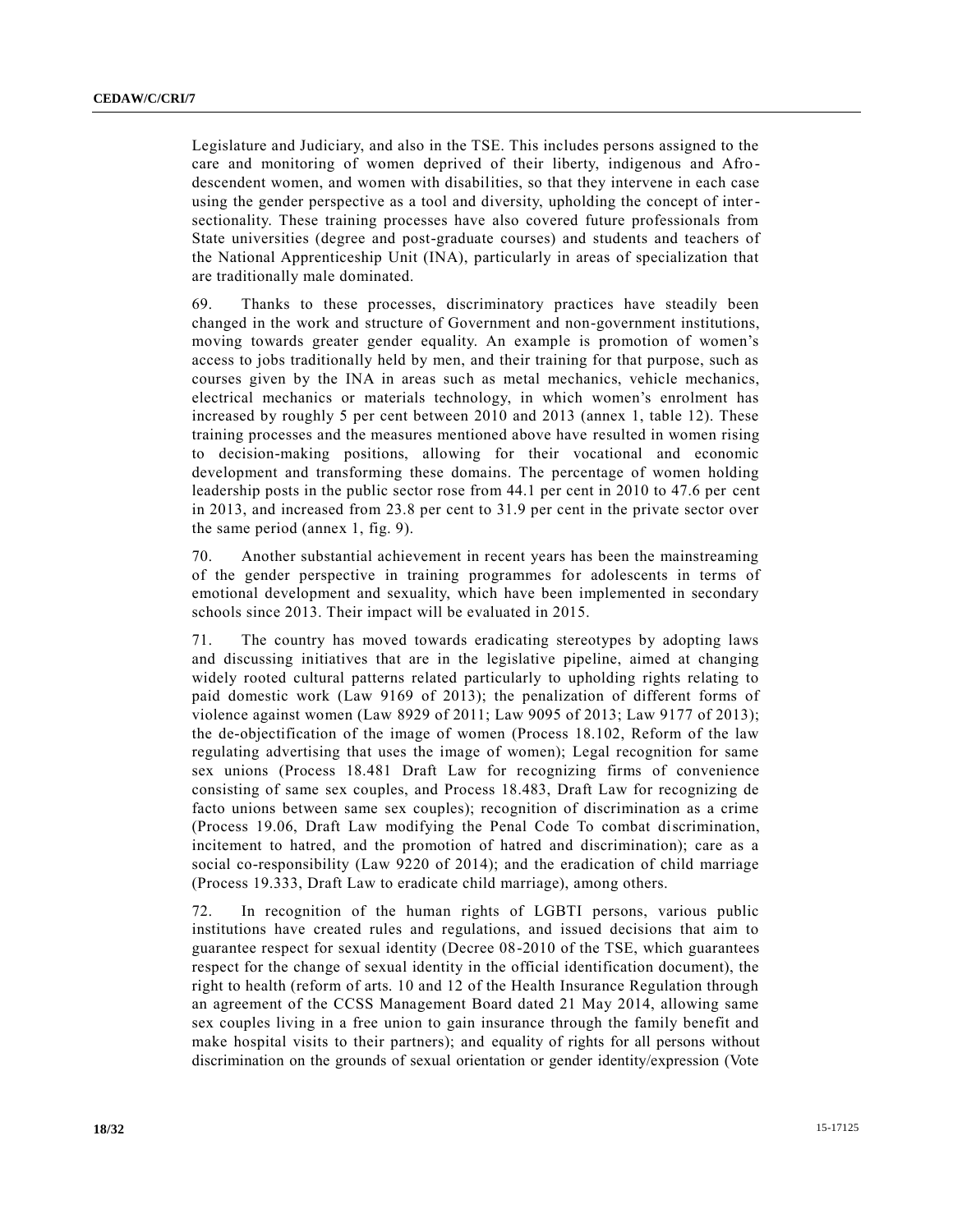16 632-12 of the Constitutional Chamber, which orders the Ministry of Justice to uphold the right to intimate prison visits for same sex couples); and Executive Decree 37071-S, declaring 17 May as the "International Day to combat Homophobia, Lesbophobia and Transphobia").

73. Also, in 2015, Executive Decree 38999 approved the "Government policy to eradicate discrimination against the sexually diverse population from its institutions", which requests institutions to strengthen training for their employees; revise internal regulations to adapt to the decree's requirements in terms of leave periods for illness or death; set up a penalty regime in the case of discrimination; recognize gender identity as requested by the employee, and set up a commission to oversee the fulfilment of the decree's provisions (annex 17).

74. These legislative provisions and regulatory measures have been accompanied by major efforts of awareness-raising and information targeting the population at large through educational campaigns in the traditional and non-traditional mass media, covering various issues on women's human rights and political participation (with a view to the 2016 municipal elections); sexual and workplace harassment (State universities report an increase in this type of violence, attributable both to the change in internal regulations and information campaigns); economic rights; labour rights; the right to live a violence-free life, co-responsibility and care, and gender myths and stereotypes (the "Male Chauvinist in Rehabilitation" campaign in social media).

75. Specialized gender knowledge is generated through research and dissemination processes in State universities, INAMU and other State entities, providing fundamental tools for identifying critical nodes in the process of cultural change in favour of equality. A relevant example is the process of recognizing unpaid domestic work, and its importance in the national economy. As part of this, the first survey of the use of time in the Greater Metropolitan Area of Costa Rica (EUT-GAM) was declared to be of public and national interest (Executive Decree 36410 of 2011), thereby strengthening the research and dissemination process that began in early 2000, with a view to including unpaid domestic work in State satellite accounts.

76. Lastly, in a consultation held among over 500 women throughout the country, participants stated that they perceived some reduction in the use of the image of women as a sexual object, and they positively recognized the use of inclusive language in national institutions in different spheres, which for them raise the profile of women and the representation in society. These opinions reflect progress perceived by women in terms of eliminating gender stereotypes in Costa Rica. In relation to sexual and reproductive health, although the gap between female and male sterilization rates remains very wide, there has been a significant reduction in the last 10 years. While progress is still insufficient, this reflects the cultural change that is slowly developing in favour of greater equality and responsibility in the exercise of sexuality (annex 1, table 13).

### **Article 6. Traffic and exploitation of prostitution of women**

77. In February 2013, the Human Trafficking Act and the creation of the National Coalition against Illegal Migrant Smuggling and Human Trafficking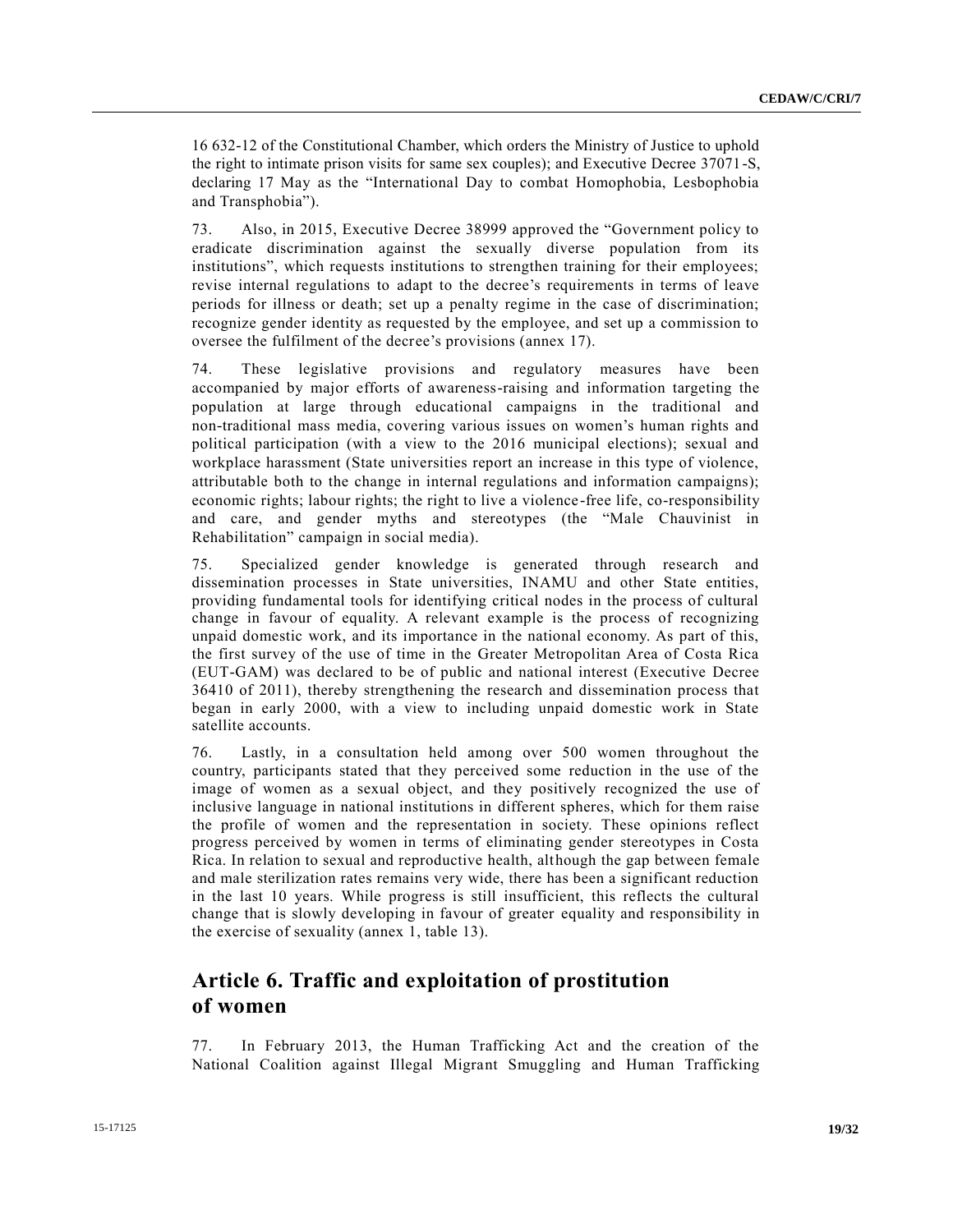(CONATT) (Law 1995) entered into force, which prohibits all forms of human trafficking and imposes prison sentences of between 4 and 20 years; which are sufficiently severe and proportional to those defined for other serious crimes recognized in national penal legislation. The law incorporates important human rights principles, and defines and develops the provisions of the Convention against Transnational Organized Crime (the Palermo Convention), and its protocol (in relation to illegal adoption, the sale of organs, the movement of persons to promote prostitution and labour exploitation). Although its adoption was a far-reaching step in preventing, sanctioning and eradicating human trafficking, challenges persist, particularly in terms of interpretation of the rules.

78. The law consolidated and gave legal status to the specialized intervention body to respond to alerts of a possible case of trafficking, known as the immediate response team (ERI). This team has a mandate to hear cases and accredits victims and registers them. Although this register is a significant step forward, it does not take account of all victims, because, in addition to cases that are not detected, many of them cannot be channelled through the inter-agency platform's services (CONATT) and for that reason are not accredited and registered. Moreover, the characterization of victims, victimizers and the criminal offence is still deficient, and court records do not fill the gaps that exist in the systematization of the ERI. Thus, the systematization of all victims and their characteristics remains a challenge for the country.

79. Since 2013, a specialized prosecution unit for human trafficking has been functioning. In that year, 17 new cases were investigated and seven persons were brought to trial for the crime of human trafficking. In addition, prosecutors reported 18 new investigations of sexual trafficking among under-age children in respect of the crime of procuring. The State convicted at least seven sexual traffickers in that period, imposing sentences ranging from 5 to 27 years in prison. There were also three sentences for trafficking in 2013 under the crime of aggravated procuring, with sentences ranging from 7 to 10 years. Two perpetrators of labour trafficking were also sentenced in 2012. In 2013, however, authorities convicted a larger number of offenders for human trafficking (annex 1, table 14 and fig. 10)

80. Significant challenges remain in combating human trafficking in all its forms, despite the fact that Law 9095 provided for the creation of the National Fund to Combat Human Trafficking and Illegal Migrant Smuggling (FONATT), the aim of which is to provide State funds to implement actions to prevent, investigate, prosecute, and detect the crime of human trafficking; comprehensive care, protection and social reintegration of the accredited victims of human trafficking, both national and foreign, and comprehensive measures to combat the crime of illegal migrant smuggling. In 2014, CONATT started to work on the regulation and protocols needed to make the fund operational, and the start of execution of actions financed by that fund is scheduled for 2015 in the framework of the National Strategic Plan to Combat Human Trafficking and Illegal Migrant smuggling, and the priorities identified by CONATT.

81. As part of the police partnership at the regional level, the Professional Migration Police has implemented various actions to prevent human trafficking, in coordination with other national institutions. In 2014, it participated in so-called "Operación Esperanza I" [Operation hope], in the provinces of Guanacaste, San José and Cartago. Lastly, it is worth mentioning that the Costa Rican Government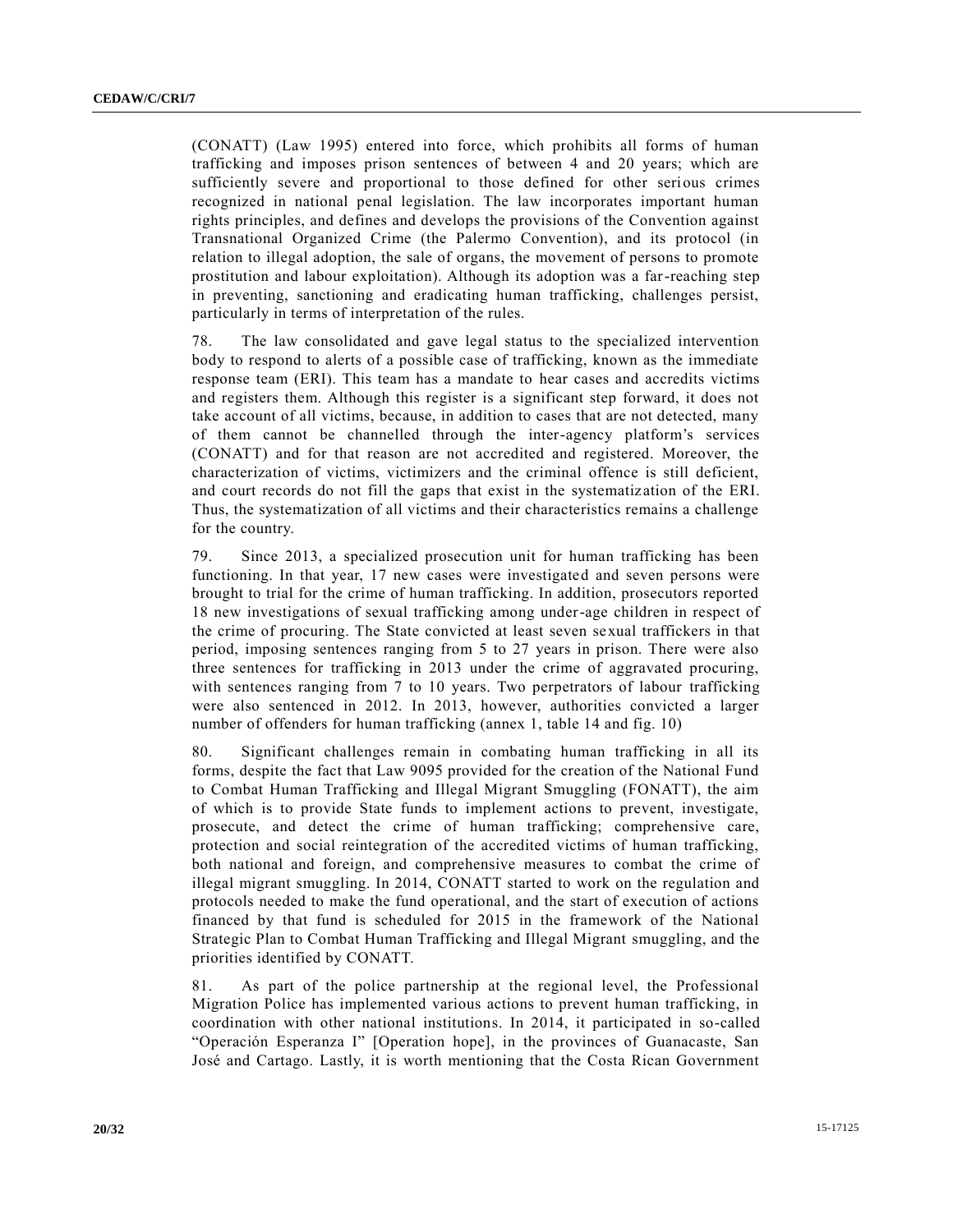has entered into partnerships with tourism firms to combat sexual exploitation of children and adolescents by requiring adherence to the Code of Conduct against Commercial Sexual Exploitation of Children and Adolescents, is a requirement for the tourism declaration granted by the ICT. In 2012, 378 tourism firms had already signed the code, along with 100 per cent of the country's national chambers and associations in the tourism sector.

# **Article 7. Adopt appropriate measures to eliminate discrimination against women in the political and public life of the country**

82. In follow-up to this obligation, and as has been recognized in previous reports, the State has adopted regulations to eliminate discrimination against women in the country's public and political life. These regulations create a framework of obligations that allow Costa Rica to apply vertical parity measures in posts of popular election, as a way to reduce discrimination in women's political participation. Articulated inter-agency actions enforce this principle, which strengthens women's participation in the country's political life. In this connection, INAMU and the TSE signed a memorandum of understanding on 8 December 2014, creating a strategic partnership between the National Mechanism for the Advancement of Women and the national electoral mechanism, aimed at promoting women's political participation in the 2016 elections, and moving towards parity representation. Actions of this partnership include holding mass campaigns, not only to encourage participation by women but also to call on political parties, as main participation vehicles, to ensure equal opportunities for women. In addition, joint training processes have been launched targeting women leaders; and, in 2011-2014, INAMU ran various courses on women's political participation and leadership, in various forms (virtual, in-person, distance, and for indigenous multipliers), which benefited 2,267 women leaders across the country.

83. Despite the initial reduction in women's parliamentary participation following the 2014 elections, the percentage has now returned to 38 per cent owing to the replacement of a male deputy who stood down in favour of a female colleague (annex 1, figs. 11 and 12).

84. Following the passing of Law 8901 in 2010, which reformed several laws concerning membership of the leadership bodies of associations, labour unions and solidarity organizations, women's participation in the boards of directors of development associations has increased (annex 1, table 15 and fig. 16).

85. Despite progress in the legal sphere, there are still guidelines, standards, and discriminatory behaviour patterns that restrict both women's political participation and their effective representation in decision-making mechanisms. It is the task of the State to continue to influence women's political participation in different mechanisms.

86. The Legislative Assembly is currently debating Draft Law 18.719, "Against political harassment and/or political violence against women" which aims to promote actions to prevent and protect victims and punish individual and collective acts of political harassment and/or violence on gender grounds.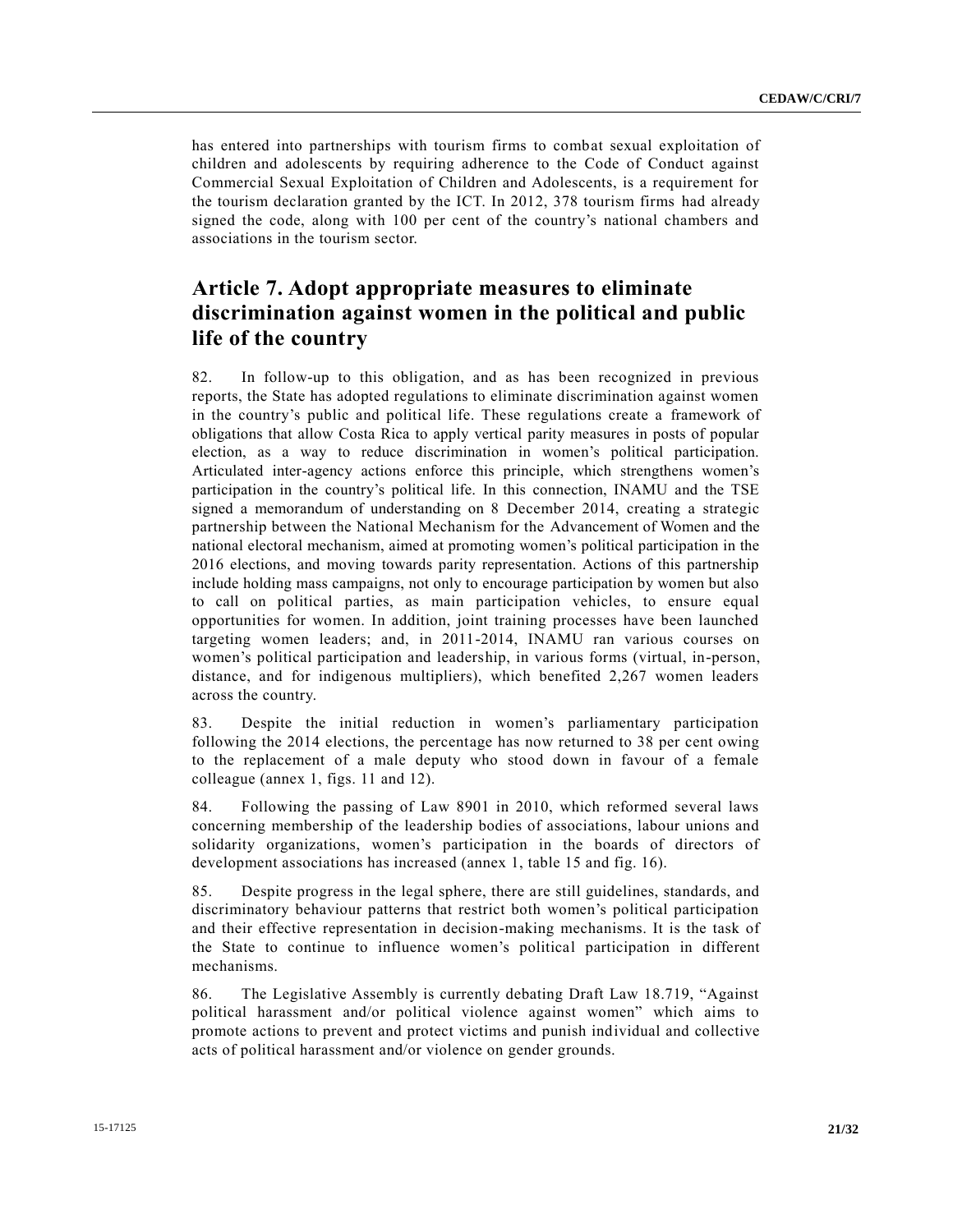87. In an effort to raise the profile of the problem of political harassment, the Municipal Coordination Platform for Gender Equity undertook a process that culminated in the Draft Law to prevent and sanction political harassment against women at the local level. This was taken up by the Inter-agency Commission consisting of the Office of the Ombudsperson of the Republic, INAMU, the TSE, which prepared the Draft Law to Prevent, sanction and Eradicate Political Violence against Women.

### **Article 8. Representation**

88. Costa Rica has encouraged the appointment of women in international organizations, including the Executive Secretary of the United Nations Framework Convention on Climate Change (UNFCCC); representation in the United Nations Committee on Economic, Social and Cultural Rights, for the period 2013 -2016, the Executive Director of the Meso-American Integration and Development Project (MIDP) for the period 2010-2014; and the Secretary General of the Agency for the Prohibition of Nuclear Weapons in Latin America and the Caribbean (OPANAL) 2010- 2014. Currently, Costa Rica holds the Presidency of the Inter-American Commission of Women (IACW) of the Organization of American States (OAS), for 2011-2015. In this mechanism, it was established that the gender criterion would be considered in the appointments of the General Secretariat of the regional organization. In addition, it achieved the appointment of the Ibero-American General Secretariat and re-election to the post of Deputy Director-General of the International Organization for Migration (IOM). At the present time, the State is promoting the candidacy of Elizabeth Odio Benito as a judge in the International Court of Human Rights, which currently has seven male judges. In addition, Costa Rica is lobbying for the United Nations system to have parity representation and to elect a woman in the Secretariat.

89. In relation to the country's participation in international mechanisms for discussion, analysis and regional decision-making on issues related to the Convention, INAMU, as the National Mechanism for the Advancement of Women, has participated as the State representative in important mechanisms such as: the United Nations Organization (UNO). The Institute participated in the 55th session of the Commission on the Status of Women (March 2011) and succeeded in positioning the issue of women's economic rights, giving relevance to the work of women living in poverty, and care as a social responsibility; the Economic Commission for Latin America and the Caribbean (ECLAC). The Commission participated in the Presiding Officers of the Regional Conference on Women in Latin America and the Caribbean, and Costa Rica held a Vice Presidency (2010- 2012, promoting progress in fulfilling the commitments assumed in the Brasília Consensus (2010), specifically the positioning of the topic of women's economic rights in the process of gender mainstreaming in regional development; the Inter-American Commission of Women.

90. INAMU succeeded in engaging politically and technically in discussions on the economic and political rights of women and violence against women, in the latter case by hosting the Hemispheric Forum that leads the Inter-American Convention on the Prevention, Punishment and Eradication of Violence against Women (the Belém do Pará Convention). Costa Rica also formed part of the IACW Steering Committee (2010-2012) and worked to position the Commission as a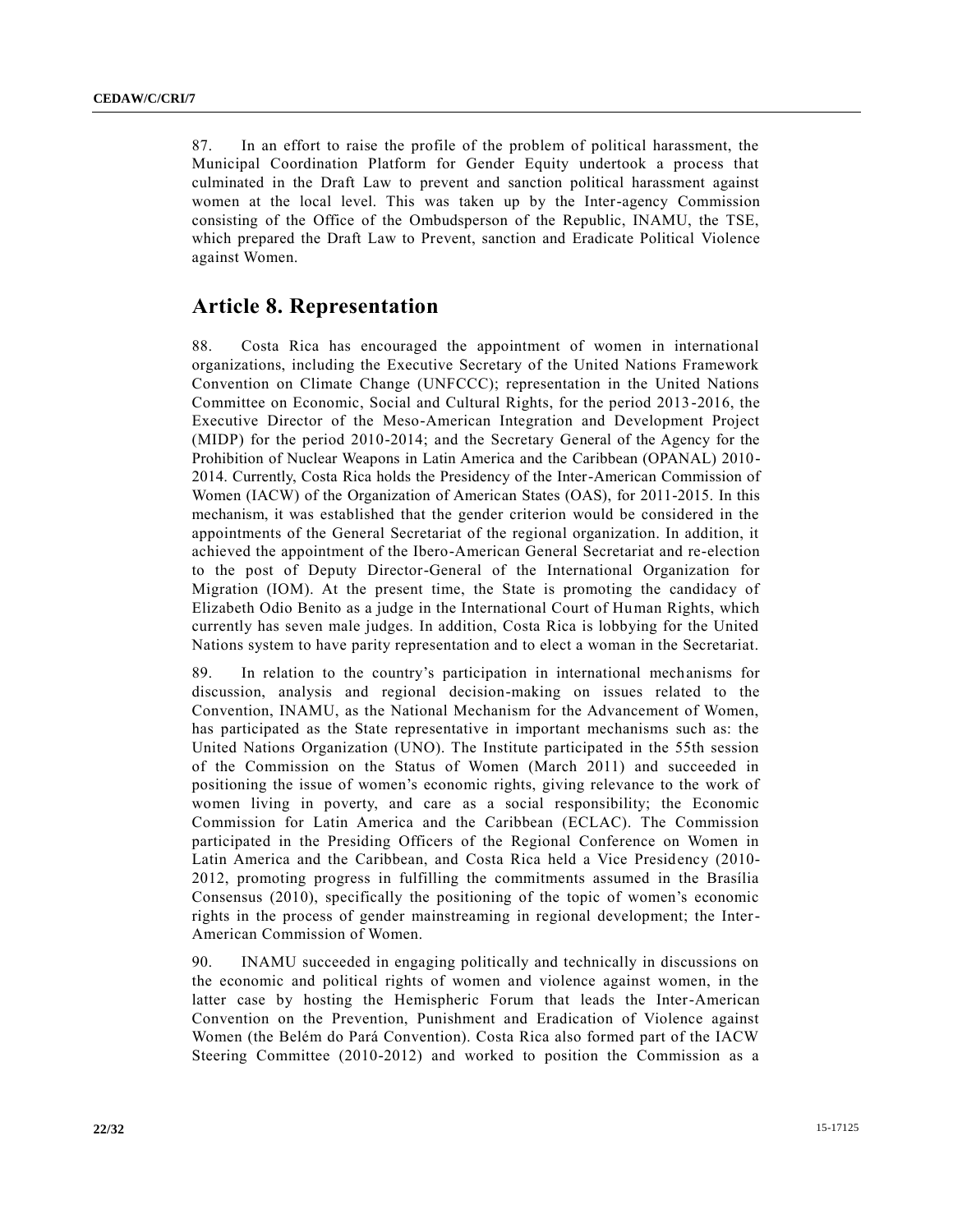gender support mechanism through the Inter-American Programme for the Promotion of Women's Human Rights and Gender Equity and Equality, PIA.

#### **Article 9. Nationality**

91. As indicated in previous reports of Costa Rica, Costa Rican women enjoy the same rights as men to acquire, change or retain their nationality.

#### **Article 10. Education and training**

92. The Ministry of Public Education (MEP) and the INA have been making efforts to raise the profile of gender in educational enrolment, which has shown a majority of women enrolled in the formal education system. (annex 1, tables 16-19). It has also been shown that girls are more likely to remain in the system as they move from primary to secondary school. In the case of technical education, INA data also show a tendency towards a greater presence of women in the enrolment in the various sectors. Nonetheless, despite affirmative actions taken by this entity's Gender Unit to promote the incorporation of women in various non-traditional technical courses, the results show that they continue to engage mainly in traditionally feminized occupations (commerce and services, textiles, health and handicrafts) (annex 1, table 22).

93. As part of strengthening public institutions by mainstreaming the gender perspective, the MEP recently adopted the gender equality policy with a view to mainstreaming gender in all functions or services of daily educational activity; and the Gender Commission was set up in that ministry (2014), tasked with drawing up a plan of action to implement the policies (annex 12).

94. An important national milestone in the education sector has been the incorporation in its formal curriculum of the comprehensive programme on emotional relations and sexuality, which includes contents that until now have not been formally considered and discussed. This programme incorporates issues such as pleasure as a source of well-being, psycho-sexual identity and a reproductive health module that includes co-responsibility of men and women in sexual and reproductive health. The programme also considers access to and building of adequate knowledge on what sexuality is and signifies in human development in all its stages; the de-mystification of stereotypes and beliefs that generate high-risk sexual practices; access to a general view of sexuality that addresses the following elements: interpersonal relations, power and culture, pleasure, gender, psycho sexual identity, sexual and reproductive health, human rights, the promotion and generation of fairer more equitable and pleasant mechanisms throughout the life cycle. Training has been provided to 2,554 teachers of science and orientation, and a total of 217,520 students from public institutions have benefited, along with 359,138 from private, subsidized and public institutions. As the programme was conceived as optional, there is a total of 6,526 students who do not receive these lessons (fewer than 3 per cent of the public sector) (annex 1, table 22).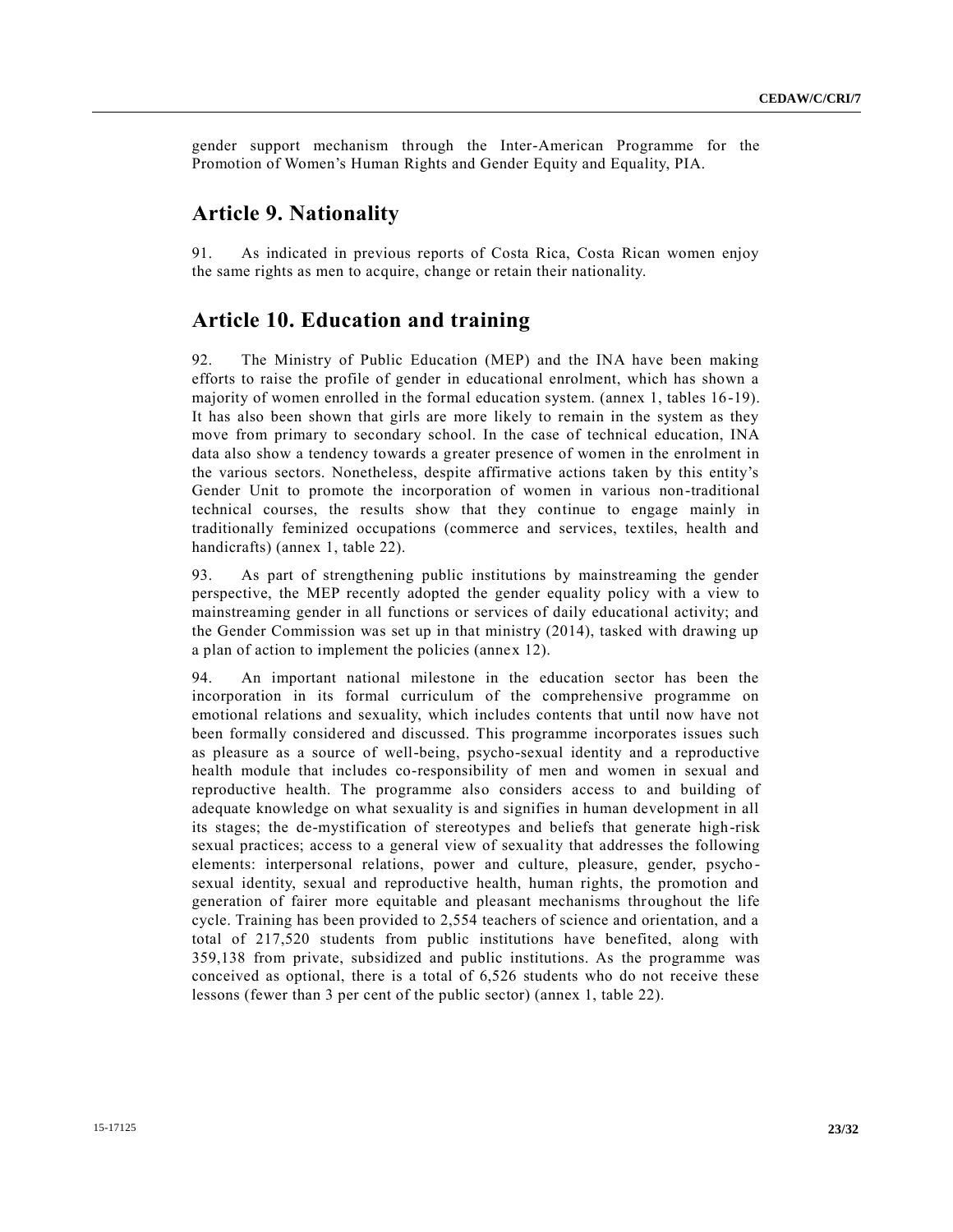#### **Article 11. Employment**

95. With a view to taking the measures needed to ensure better implementation of its labour legislation, to address pay gaps and to encourage women to take up employment in non-traditional fields, Costa Rico has taken steps to promote women's economic autonomy, overseeing and promoting the labour rights of female wage earners in the business sector, and training and skills development in non-traditional careers. Models of labour intermediation with gender equality have been strengthened, to facilitate women's employability.

# **Promotion of women's business activity and entrepreneurship**

96. In 2013, the "Integrated model for strengthening women's business activity and entrepreneurship in Costa Rica as a public policy mechanism" was formulated. The model will be applied and improved, based on the progress of the  $\epsilon$ MPRENDE project. This is a Costa Rican Government initiative that promotes the economic independence of women in marginal rural-urban areas who are in a situation of economic vulnerability and have business potential. The financial resources to fund this project come from the European Union and from the State of Costa Rica through INAMU MEIC and MAG, which signed an inter-agency cooperation agreement and maintain close articulation and coordination. Thus far, 375 women have benefited, distributed as follows: 160 from the Chorotega region (14 groups and 146 individuals); 105 from the Central Pacific region (8 groups and 97 individuals); 110 from the Caribbean Huetar region (14 groups and 96 individuals). Other affirmative actions in this field have included the holding of business fairs in all regions of the country. These fairs, both of a regional type (28 fairs) and national (10) have been organized by the MEIC, MAG, IMAS and INAMU.

#### **Women migrant domestic workers**

97. For decades, paid domestic work has been disadvantaged in the legal area. Thanks to lobbying by civil society and efforts by Government institutions, in 2009 Law 8726 reformed Chapter VII of the Labour Code, making labour rights in this sector equivalent to those of other workers in the country. As noted above, a complement to this historical milestone is the ratification of the ILO Convention 189 (Law 9169 of 13 December 2013). The Convention requires the State to adopt measures to ensure the promotion and effective protection of human rights of all female domestic workers, and requires effective mechanisms to be set up to investigate complaints and abuses committed against them.

#### **Sexual harassment at work**

98. The 2009 reform, mentioned above, created a special charter for female domestic workers defined in the Act on Sexual Harassment at Work and in Teaching (Law 7476). This guarantees employment stability by prohibiting the dismissal of domestic worker who has lodged a complaint for sexual harassment. In addition, the worker may apply for suspension of the duration of the employment relation before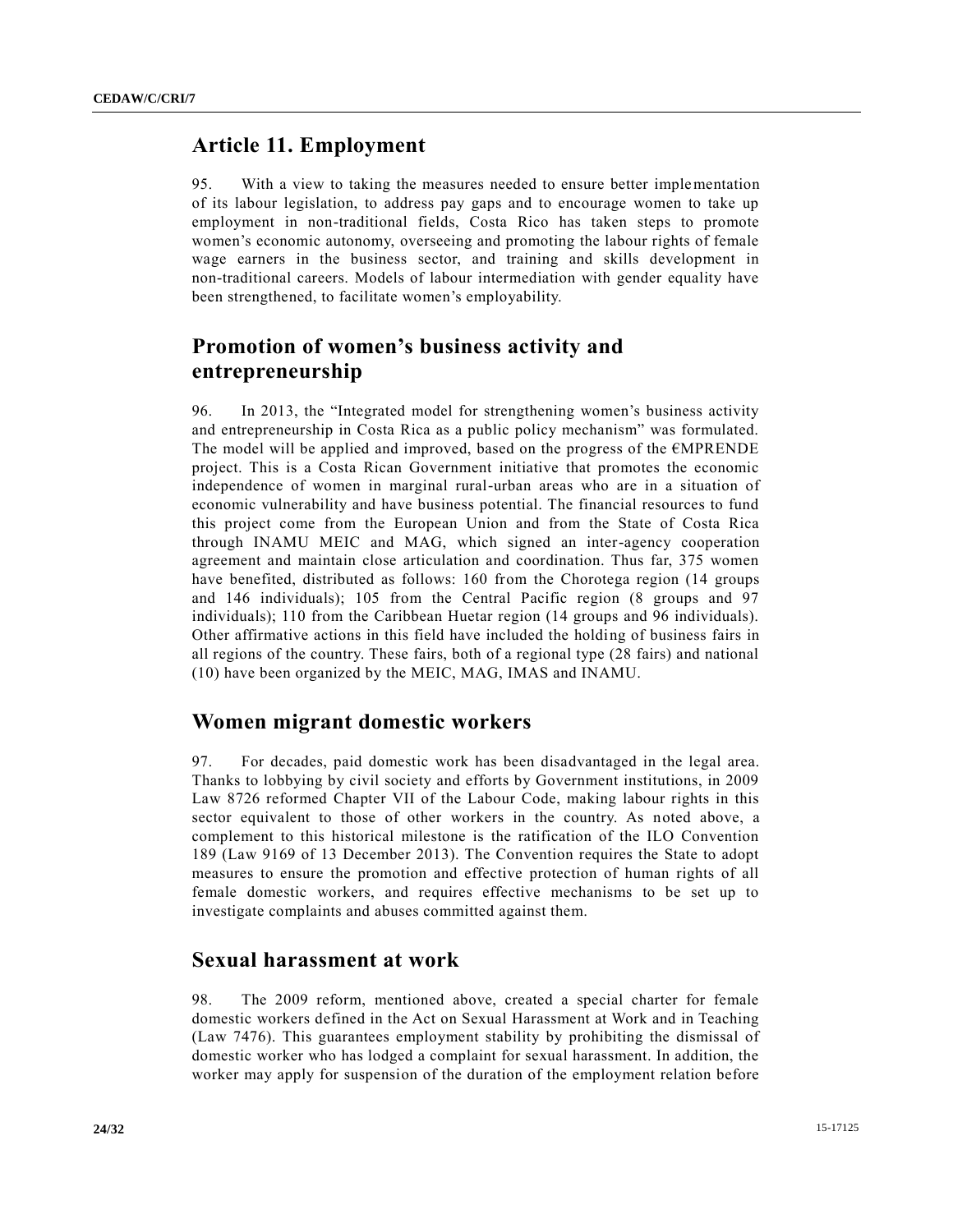the MTSS Labour Inspection Department, thereby gaining exemption from having to appear in the workplace while the investigation is being conducted.

99. In June 2010, reforms were made to the Act on sexual harassment in employment and teaching to expand guarantees already established for the complainant and for witnesses. In this connection, the right of women complainants to remain in their jobs is guaranteed by law.

100. In 2011, there were 402 complaints of sexual harassment in the public sector. Of these, 256 were heard through corresponding administrative procedures, resulting in 64.86 per cent of cases being absolved or thrown out (168 cases) and 33.97 per cent with a sanction (88 cases, 25 of which including dismissal).

101. Most of the individuals subject to complaint and investigation in 2008 -2011 were men (97.47 per cent). The first five cases in percentage terms correspond to work colleague, superior, teacher in the MEP, doctor and police officer, which account for 83.55 per cent of the cases. Of the cases resolved during that period (73.04 per cent of total complaints), 14.21 per cent were resolved with dismissal and 25.26 per cent were resolved with some other form of sanction. The remainder were thrown out or absolved (60.53 per cent). In 2012 there were 222 complaints, compared to 220 in 2013.

102. In the private sector, there were 61 complaints of sexual harassment at work in 2011-2014. Of the total number of complaints, in 50.81 per cent of the cases it was found that the preventions implemented by the Labour Inspection Department of the Ministry of Work and Social Security (MTSS) had been fulfilled.

#### **Insurance**

103. About 38 per cent of the population have insurance coverage as "Direct family members of the insured party"; in other words the insured person depends economically on another person to receive coverage. This insurance covers children, spouses, fathers, mothers, and other family members who fulfil the requirements for cover. Although the lack of direct access to health insurance is overcome in various ways, in all cases, family insurance is the most frequent alternative. In some cases, when the link with the directly insured party is broken, this triggers a problem of lack of insurance, particularly for women who have precarious working condition such as informality, which in turn raises social problems related to access to health services for children and their mothers (annex 1, table 23 and fig. 21).

104. In the case of women, the largest group is insured in the category "Family member of direct insured party", which declined slightly in the reporting period, from 48.1 per cent in 2010 to 46.7 per cent in 2013. Men also display a downward trend in this category, dropping from 28.6 per cent in 2010 to 27.1 per cent in 2013. Thus there is a difference of roughly 20 percentage points between the two groups. These figures show that nearly half of insured women do not have access to direct insurance, which reflects a sexual division of labour that limits their participation in paid occupations, and gives them greater responsibility in the reproductive domain. This exposes women to a lack of protection if the link with the directly insured person is broken, and puts her economic future at risk by being unable to contribute to a pension fund.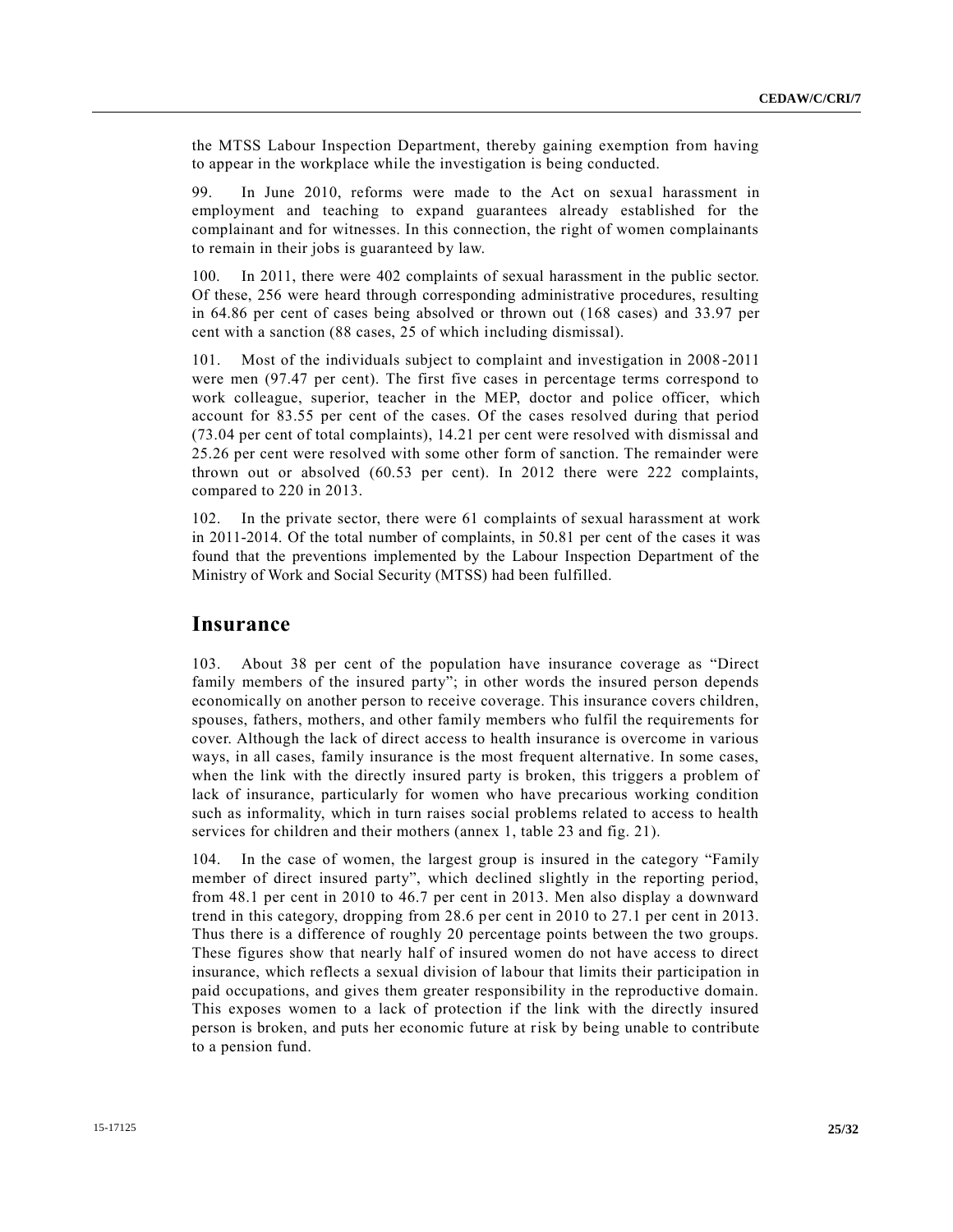#### **Article 12. Women's health**

105. The issue of sexual and reproductive health and guarantee of the rights of women in this sphere of their lives entails one of the greatest challenges for fulfilling the obligations stemming from CEDAW, owing to the polarization these issues have generated in Costa Rican society. As mentioned in the introduction to this report, the State is committed to effectively fulfilling its international obligations, including fully guaranteeing sexual and reproductive rights as human rights. Although polarization is reflected in various mechanisms and involves numerous stakeholders, it has a particularly complex expression within the Legislative Assembly, which makes discussion on the progress of regulatory measures difficult. In this connection, while respecting the necessary democratic dialogue, the State will seek to make headway in terms of the recognition, respect and protection of these rights through administrative measures, that make it possible to streamline fulfilment of the Committee's recommendations, while continuing to make efforts to address information gaps and the reproduction of stereotypes and myths that complicate the debate, which should be based on a rights approach. The following paragraphs describe in detail recommendations made by the Committee on health.

(a) Prioritize adoption of the amendment to the General Health Act, which introduces a chapter on sexual and reproductive rights, pursuant to article 12 of the Convention and the Committee's General Recommendation No. 24 (1999)

106. In 2014, Draft Law 16,887 entitled "Addition of a New Chapter III, on Sexual and Reproductive Health Rights, to Title I of Book I of the General Health Act of 30 October 1973" was approved for debate, and is currently awaiting discussion in Parliament for approval. This draft law is the outcome of wide -ranging discussion that encompasses the criteria of INAMU, the Ministry of Health, the Office of the Ombudsperson for Women of the Office of the Ombudsperson, the women's movement, and UNFPA, which jointly have contributed to the analysis through the basic text.

107. This project is related to people's comprehensive health, and proposes the recognition of needs and demands of population groups that require distinct and specific sexual and reproductive health care, according to each stage of human development, pursuant to Costa Rican law and in harmony with the human rights recognized in international treaties. This legislative initiative proposes that all people be guaranteed up-to-date, science-based information and access to and availability of safe, effective and modern methods of contraception and protection, and guarantee that these will be made available at each stage of human development and in accordance with specific needs of each population.

(b) Consider lifting the ban on in vitro fertilization and adopting legislative measures to facilitate and expand women's right to decide freely and responsibly on the number of their children

108. On this issue, multiple actions have been undertaken with the aim of achieving a consensus-based legal text that can gain enough support in Congress to be approved. In late 2014, there were legislative initiatives in the pipeline: Process 18,824 "Framework Law on In vitro Fertilization"; Process 18,734 "In vitro fertilization law and transfer of human embryos"; Process 18,151 "Law on in vitro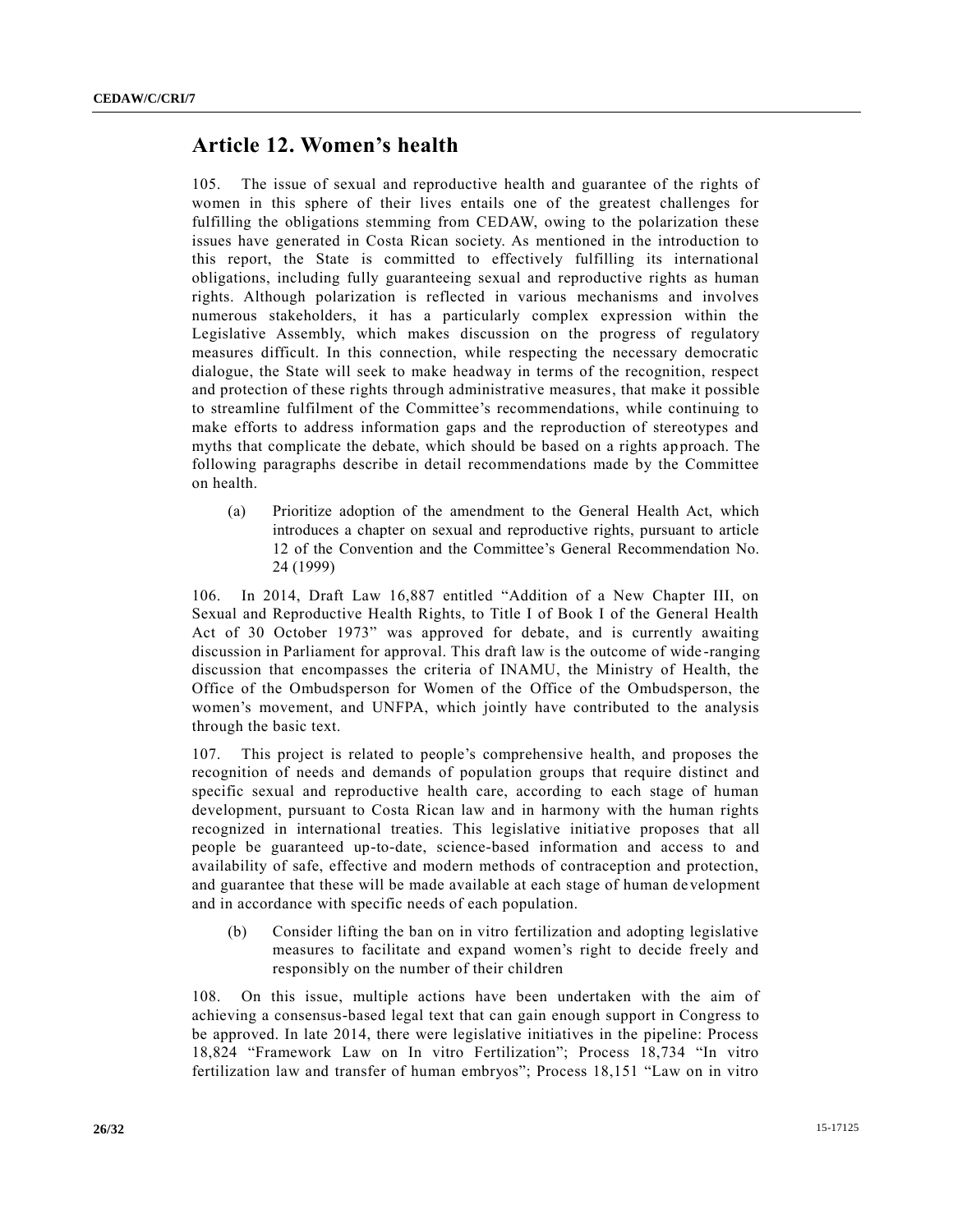fertilization and embryo transfer, and creation of the national gametes deposit"; Process 18,057 "Law on in vitro fertilization and transfer of fertilized eggs"; Process 18,004, Special commission that will hear and rule on the Draft Law "Law on in vitro fertilization and embryo transfer"; Process 17,900 "Law on in vitro fertilization and embryo transfer". These draft laws address the issue with different degrees of depth. The initiative with the greatest possibility of approval is Process 18,824, "Framework law on in vitro fertilization", which was certified affirmatively in November 2013, by the Legislative Assembly's Permanent Commission on Social Affairs. This proposal has already passed the hearing of the plenary. Nonetheless, with a view to giving a more expeditious response, given the lack of practical results in the Legislative Assembly to lift the prohibition with the greatest possible celerity, the Government has decided to issue a decree authorizing the application of in vitro fertilization (IVF) as a technique of assisted reproduction in Costa Rica. The draft decree was discussed with authorities of the CCSS, and the College of Doctors and Surgeons of Costa Rica. Once the comments were received, the Executive Decree was signed on 10 September 2015. The Ministry of Health and the CCSS have six months to issue the regulation in respect of protocols for its application both in the public and in the private spheres. In addition, the CCSS was given two years to complete the corresponding implementation process. The IVF regulation opts for the highest human rights standards:

- Its application to couples in general is permitted;
- Its application to single women is permitted;
- One or two fertilized eggs are implanted;
- The unutilized fertilized eggs are crio-preserved.
	- (c) Prepare medical guidelines on access to legal abortion and disseminate them widely among health professionals and the public at large

109. The CCSS as a whole, and in consultation with various State entities and non-governmental organizations, has prepared a draft protocol for integrated therapeutic abortion care. This has not yet been approved by health authorities.

(d) Consider reviewing the law on abortion, with a view to identifying other circumstances under which abortion could be permitted, such as in pregnancies resulting from rape or incest

110. In Costa Rica, the only situation of abortion that is not punishable is regulated in article 121 of the Penal Code, which refers to cases where there is danger to the mother's life or health. As no progress has yet been achieved in implementing therapeutic abortion provided for in the legislation, and given the sharp polarization in the Legislative Assembly, priority has been given to making headway in implementing therapeutic abortion before opening the discussion to broaden the reasons for de-criminalization of abortion in cases of pregnancies resulting from rape and incest.

(e) Adopt measures to make technologically advanced contraceptive methods accessible and available to women

111. The urgent need to improve availability for women to technologically advanced contraceptive methods has been placed on the health discussion agenda,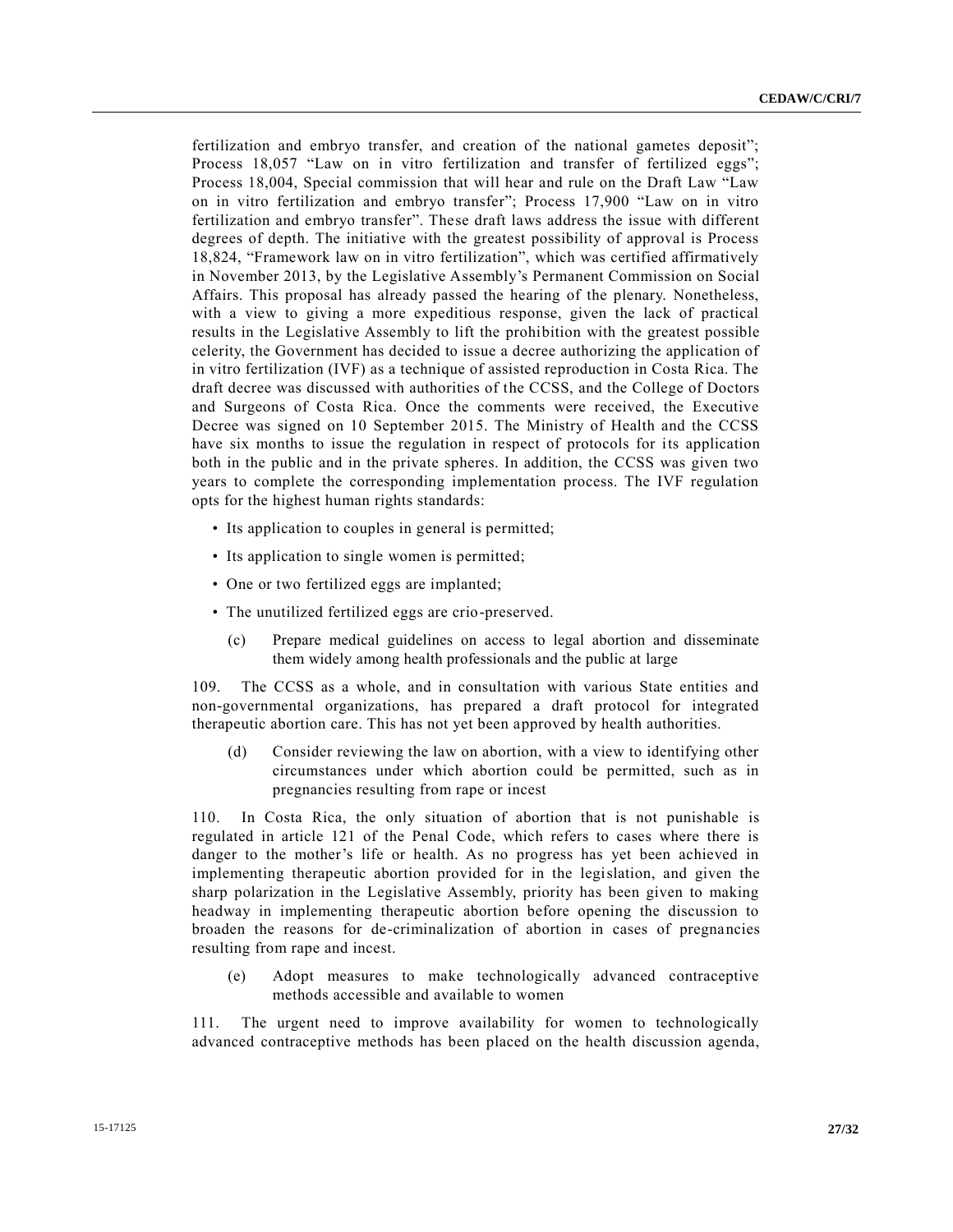and been included in different training workshops and dissemination of the national policy on sexuality, as a central health right (annex 13).

112. In the medium term, the CCSS intends to include modern methods in its range of services, for which it is undertaking a study of the latest generation contraceptives worldwide. In late 2014, a document updating and expanding the supply of contraceptive methods and institutional protection was presented to the medical department of the CCSS. That document is now validated and finalized.

113. In late 2014, hormonal contraceptives (implant, IUD and Mesigyna) were purchased for adolescent women in the framework of the Meso-American Project for the Prevention of Teenage Pregnancy, funded by the Inter-American Development Bank (IDB) for implementation in two regions of Costa Rica (Brunca and Atlántica). As at May 2015, training is being provided to health personnel in those territories, to enable them to provide advisory services and information on the use of these contraceptives to adolescents in 2015.

114. In relation to the use of contraceptive methods, according to the National Survey of Sexual and Reproductive Health (ENSSR-2010), 82.2 per cent of women between 15 and 49 years of age living in a de facto union use some contraceptive method. The most widely used method is female sterilization (30 per cent), followed by oral contraceptives (21.3 per cent) and injectable contraceptives (9.5 per cent). The same trend was reported in the National Reproductive Health Survey, conducted in 2009, with respect to which both female sterilization and injectable contraceptives have increased as a method; in contrast, oral contraceptives have tended to decline in frequency as the main method used. It is important to note that these three methods place responsibility for contraception exclusively on women, and none of them protects against sexually transmitted infections. The only method that provides this form of protection, the male condom, is steadily declining in use and accounted for just 9 per cent in 2010 (annex 1, table 24).

115. Neither education level nor place of residence nor age seem to be variables that have a significant influence on the use of contraception among women between 15 and 49 years of age, although contraception is clearly relatively less prevalent among young women living in a relationship (74.6 per cent among adolescents between 15 and 19 years of age and 75.7 per cent among women aged 20-24), and among adolescents and adult women of the highest age range studied among women not living in a relationship (50.2 per cent of adolescents aged 15-19 years and 58.7 per cent among women of between 45 and 49 years of age) (annex 1, table 25).

# **Article 13. Other areas of economic and social life: social benefits, recreational activities, sport and other aspects of cultural life**

#### **Access to credit**

116. In 2011, 30 per cent of micro, small and medium-sized enterprises with loans in the national financial system were run by women. In 2013, the country granted 6,492 loans to micro, small and medium-sized enterprises led by women, corresponding to 31.73 per cent of loans granted in that year, up slightly from the 2011 level.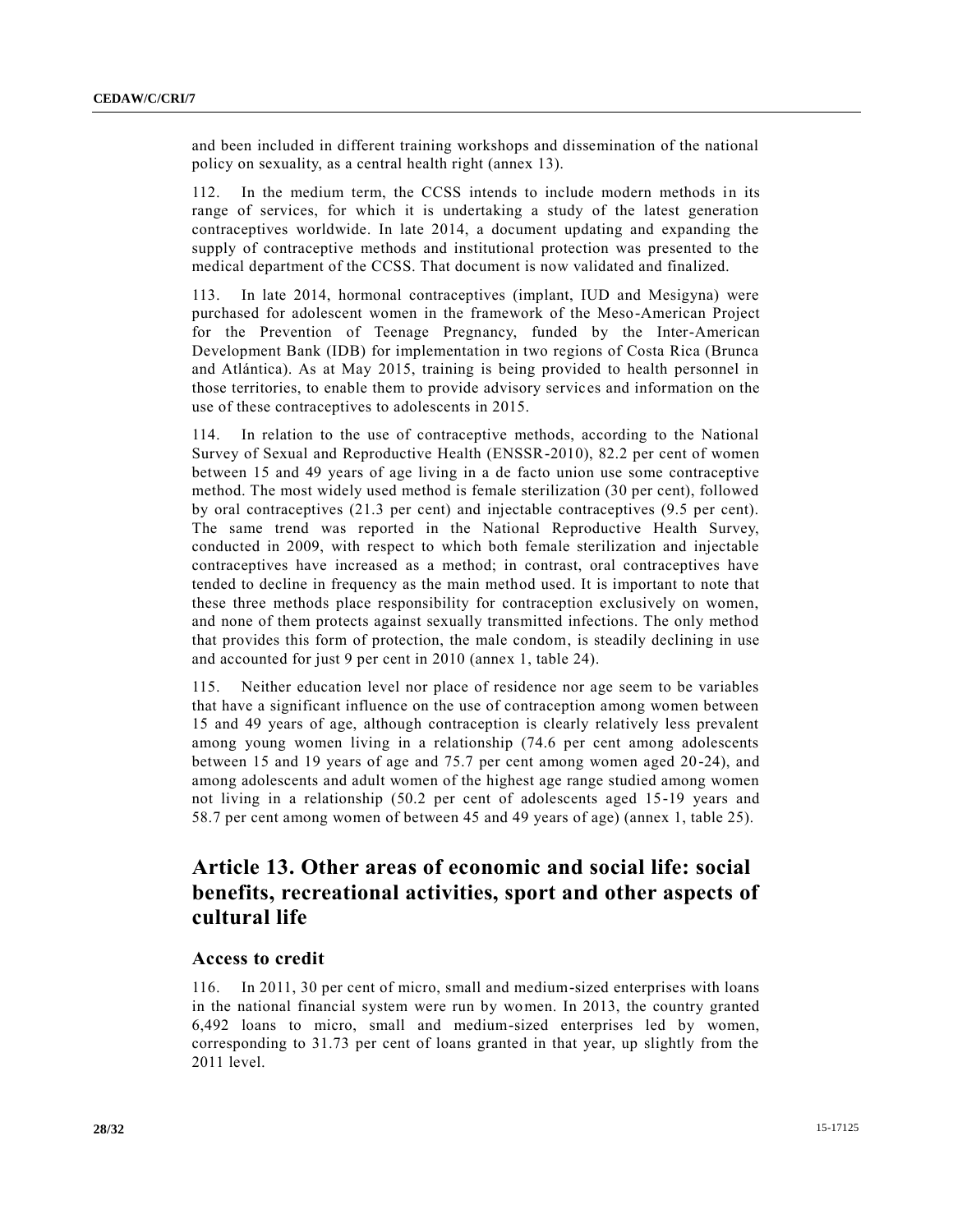117. In 2013, 61.31 per cent of credits were for purchase of assets, and 28.57 per cent were for working capital. The productive sector in which most women's enterprises have received these loans was commerce (37.01 per cent), followed by the manufacturing sector (22.33 per cent). These loans came mainly from public banks (77.3 per cent), which reflects a Government effort to promote women's economic autonomy. As many as 89.9 per cent of women's firms benefiting in 2013 were micro-enterprises, although these only represent 35.2 per cent of all microenterprises benefited. Nonetheless, compared to 2011, this group shows improvement, because in that year women obtained just 30.6 per cent of the credits granted to micro-enterprises.

118. Although support provided to women by the national banking system is significant, which includes credit lines that are specific for women (for example, Banco Nacional's Banca Mujer credit line), there is still a gender gap in access to business credits: for every loan obtained by women, 2.15 are granted to men (annex 1, tables 27-29).

### **Sport and recreation**

119. Since 2011, the Government has encouraged women's participation in recreation and sporting activities, reflecting Costa Rica's affiliation and signing of the Brighton Declaration (1994), which seeks to increase female participation in sports at all levels. With the aim of promoting the recognition of sport and recreation as a human right of women, awareness-raising processes have been undertaken on the subject with institutional stakeholders and organizations related to national sporting activities; awareness-raising processes, training and recreation with women's groups participating in sporting and recreational activities (particularly girls and adolescents from priority care zones and indigenous territories); activities of profile raising and public recognition of the contribution made by Costa Rican women to sport (for example through commemoration of the National Day of Women's Health and Sport); and efforts have been made to promote the establishment of cooperation agreements between public institutions and federations, organizations and sporting associations that work with women, to provide them with equipment, kit, and other types of sporting implements for the practice of sports (annex 14).

120. The State recognizes that the country's greatest challenge in this area is to break down myths and prejudices that are culturally associated with women's active participation in recreation and sport, to achieve equity in access to resources and conditions for practising sports, together with decision-making posts in that field.

### **Article 14. Rural women**

121. In 2010, State policy for the Costa Rican Agriculture Sector and Rural Development was prepared, in formulation of which, 250 representatives from women's organizations participated, and which has the gender perspective mainstreamed in it. As a result, the Costa Rican Gender and Rural Youth Sector Plan was developed, along with the Family Farming Sector Plan 2011-2014 (annex 15).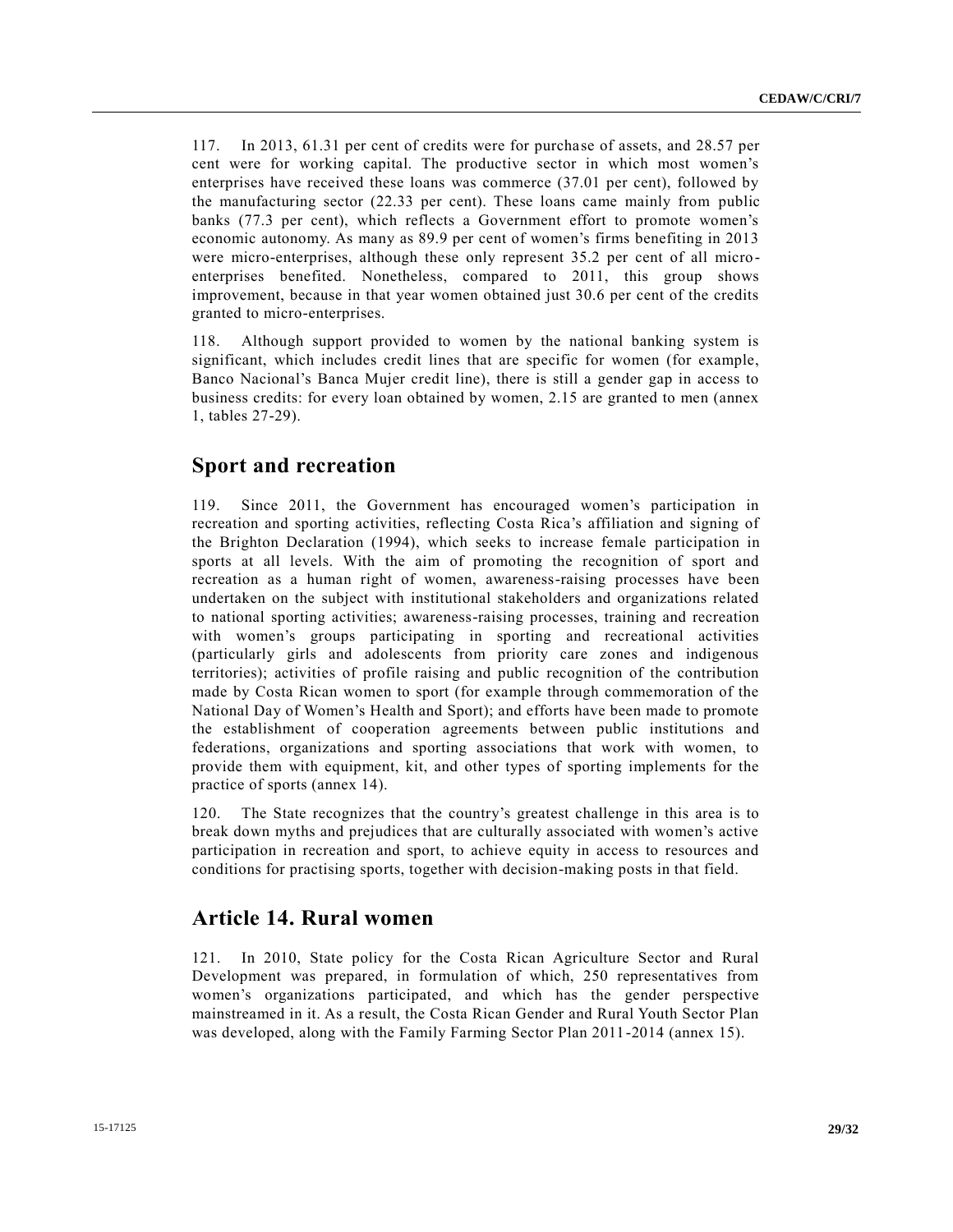122. The National Development Plan for the Agriculture and Rural Sector (2015- 2018) is currently in force, also stemming from the aforementioned State policy. The pillars of this plan include the need to execute productive projects in value added agriculture targeting rural youth, men and women on differentiated bases, to improve food security among rural youth and households headed by women, who are considered vulnerable from the poverty and food and nutritional security standpoints. This also includes the revision of legal frameworks on land te nure and their relation with the cultural conditions of rural territories to guarantee equal rights for women in their diversity, including those belonging to indigenous peoples.

123. Based on this plan, Policies for the Agriculture Sector have been defined for 2015-2018, which focus on creating employment in the agriculture and rural sector. In 2014 the agriculture sector continued to be the second largest job creator (INEC, 2014), generating employment for 228,606 people, of whom 10.9 per cent were women. This clearly shows the persistence of gender gaps in addition to those that exist for other conditions such as age or migratory status (annex 1, table 30).

124. With the aim of promoting women's economic autonomy in rural zones, regulatory measures have been adopted, such as Legislative Decree 9036, which turns Instituto de Desarrollo Agrario (Agrarian Development Institute) into Instituto de Desarrollo Rural (Rural Development Institute). This decree contains two articles that seek to foster favourable conditions for access by rural women to food production, agri-business for domestic consumption, export, and the supply of local markets; and the promotion of property rights for women peasant farmers, as well as the promotion of associativity among women. It also promotes access to land by young people, ethnic minorities, and persons with disabilities. Actions have been taken to provide training and technical support to rural women to enhance their productive capacities and organizational development.

125. Economic resources have been prioritized to meet the needs of women living in poverty in the country's rural zones. Thus, 181,823 women in this condition have been provided with economic support for their subsistence, representing 30 per cent of the total population served in this way nationally; in addition  $2,420$  female heads of household in peasant settlements received institutional goods and services, such as property titles for their land, land in rent, training actions, productive credits and food security modules (resources granted through non-reimbursable funds for the procurement of inputs, infrastructure, tools, seeds, livestock, and small species among others, mainly for productive activities aimed at self-consumption and the sale of surpluses).

126. The Government has implemented actions to promote and protect women's rights in rural zones, stressing training for personnel in regional offices of various institutions on issues relating to women's human rights.

127. The Costa Rican Government has taken steps to compile statistical and qualitative information on rural women. The actions undertaken include gender mainstreaming in the 2014 Agricultural Census, both in its formulation and in its execution and subsequent analysis; and defining variables related to the condition of women. This action was made possible through inter-agency coordination between INEC, agriculture sector institutions and INAMU.

128. Pilot projects and experiences have been implemented not only to ascertain the situation of rural women in terms of business activity, but also to intervene by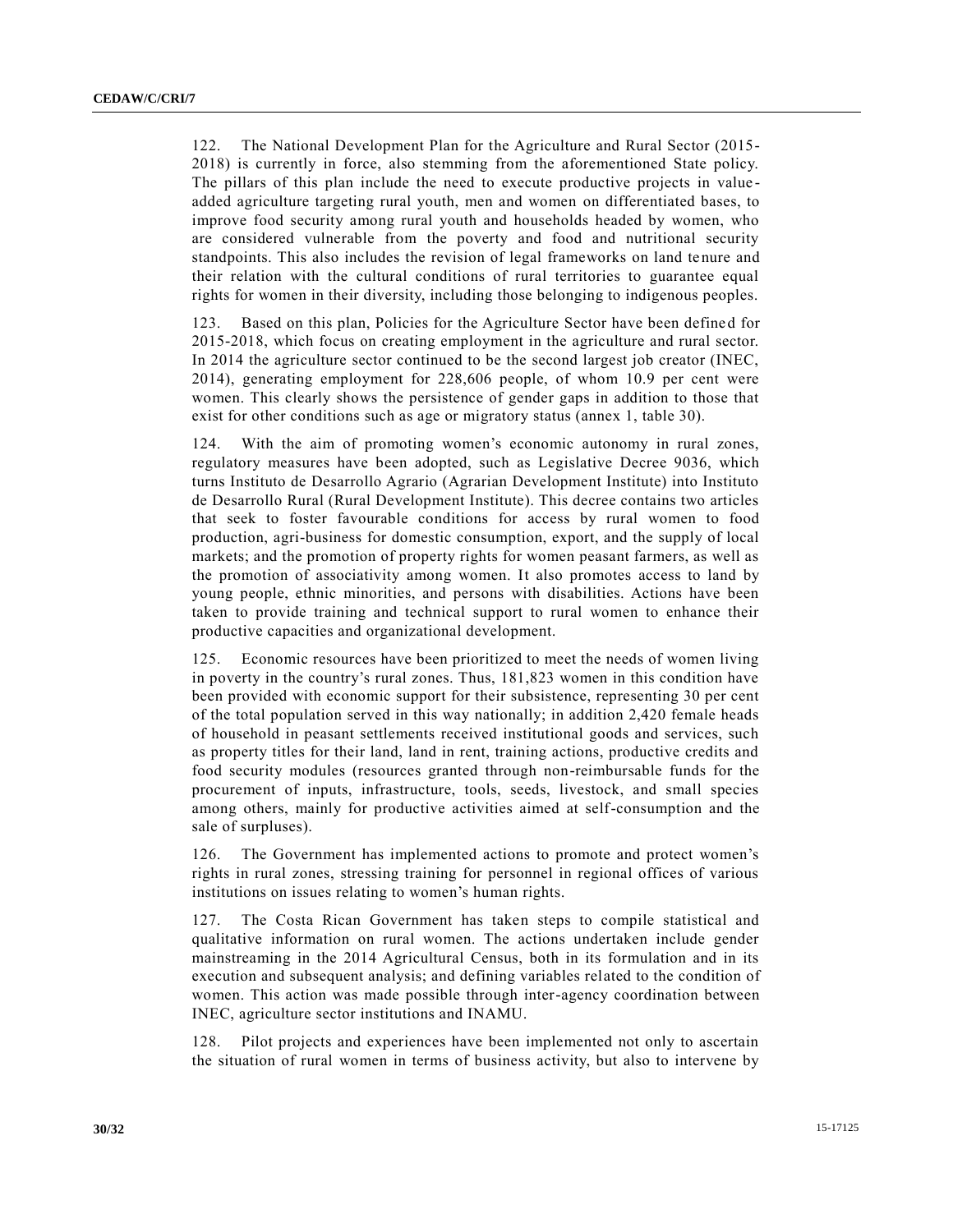contributing seed capital, technical assistance and training. One of these experiences is the pilot scheme entitled "Where are the productive women of Costa Rica?", which aims to raise the profile of women entrepreneurs and their actions to set up public-private partnerships for support. The pilot scheme was implemented with 40 women's organizations and lasted 18 months.

# **Articles 15 and 16. Equality before the law and elimination of discrimination in marriage and family relations**

#### **Article 15. Real equality before the law**

129. In recent years, the Costa Rican Government has made major efforts to achieve substantive equality between men and women. Regulations have been approved as outlined above; but also mechanisms of access to justice have been strengthened, for women in their diversity, such as the Model Food Support Court, implemented by the Judiciary. It has been decided that 87 per cent of individuals seeking services from the Judiciary to secure food support are women, most of them living in poverty, so they face multiple barriers in gaining access to justice. For that reason, the model court places special emphasis on services for women living in poverty, to guarantee greater equity.

#### **Co-responsibility in care**

130. State priority in the current PIEG is the promotion of co-responsibility in the care of children, those with disabilities and older adults. This has been seen as a need to achieve real equality within families and promote the development of all capacities of women in the public domain.

131. In 2010, Executive Decree 36020-MP created the National Child Care and Child Development Network. In 2014, the Law Creating the National Child Care and Child Development Network (REDCUDI) was passed, which raises the legal status of this initiative, which aims to establish a system of child care and child development of universal public access and solidarity financing, that articulates the different modalities of public provision and private services in terms of child care and child development, to strengthen and expand alternatives for integrated child care that existed in the country.

132. In 2009, before the creation of REDCUDI, care services available in the country served 22,361 children. Between 2010 and 2013, those services incorporated 9,558 new children; and by November 2013, REDCUDI was serving 32,049 children in all of its care modalities, which means a coverage increase of 64 per cent (annex 1, table 32). The target proposed 2014 was for an increase with respect to the 2009 baseline to reach 75 per cent, which means incorporating 15,000 children into the system. By 2014, 5,442 more children should have been incorporated into the REDCUDI care centres. As of 31 March of that year, the network's coverage was measured, and in the first quarter of the year 2,869 children were admitted into different network care alternatives. This means that at that date, the National Child Care and Child Development Network was serving 34,918 children, of whom 12,557 were new beneficiaries.